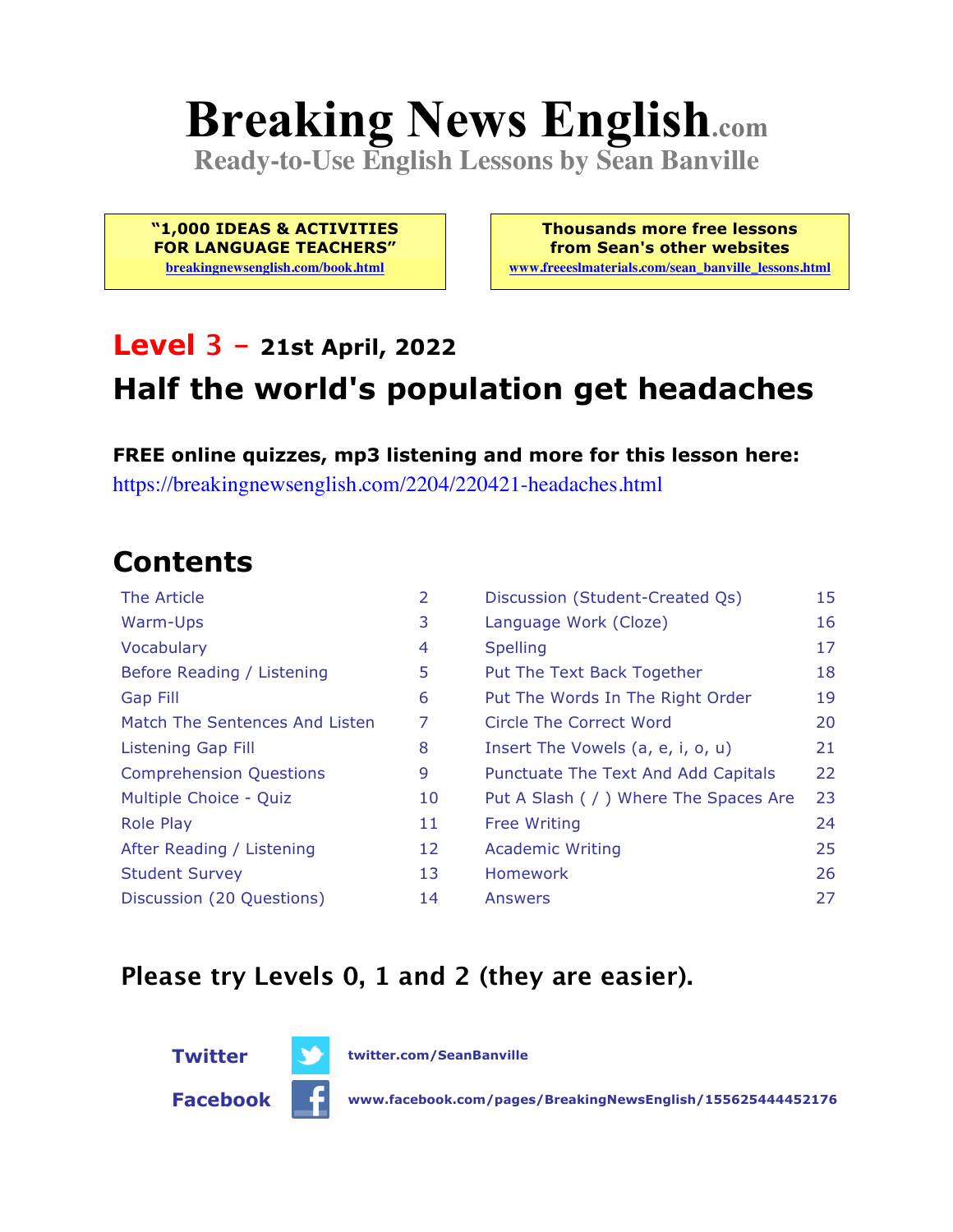### **THE ARTICLE**

From https://breakingnewsenglish.com/2204/220421-headaches.html

 If you get regular headaches, you are not alone. A new report says half of us suffer from them. Researchers from the Norwegian University of Science and Technology looked at 357 different studies on headaches from 1961 to 2020. The report was published in "The Journal of Headache and Pain". The studies were mainly from rich countries. They included information on general headaches, migraines, and headaches from tension. The researchers said that 52 per cent of people in the study suffered from some form of headache every year. The lead researcher, Lars Jacob Stovner, was surprised that the numbers were so big and that so many people got headaches.

 The researchers found that women are more likely to get headaches than men. They said 17 per cent of women get migraines, compared to 9 per cent of men. Six per cent of women get headaches on 15 or more days a month, while the number is three per cent for men. Mr Stovner said: "What is clear is that overall, headache disorders are highly prevalent worldwide and can be a [great pain]." He said more people are getting headaches, saying: "The data does suggest that headaches and migraine rates may be increasing." Stovner added that more research was needed. He said it was important, "to analyze the different causes of headaches...to target prevention and treatment more effectively".

Sources: https://www.**sciencealert.com**/over-50-of-world-s-population-is-likely-affected-by-this-healthdisorder-every-year https://www.**upi.com**/Health\_News/2022/04/12/headaches-half-world/2751649783764/ https://www.**washingtonpost.com**/health/2022/04/17/headache-disorders-migraines/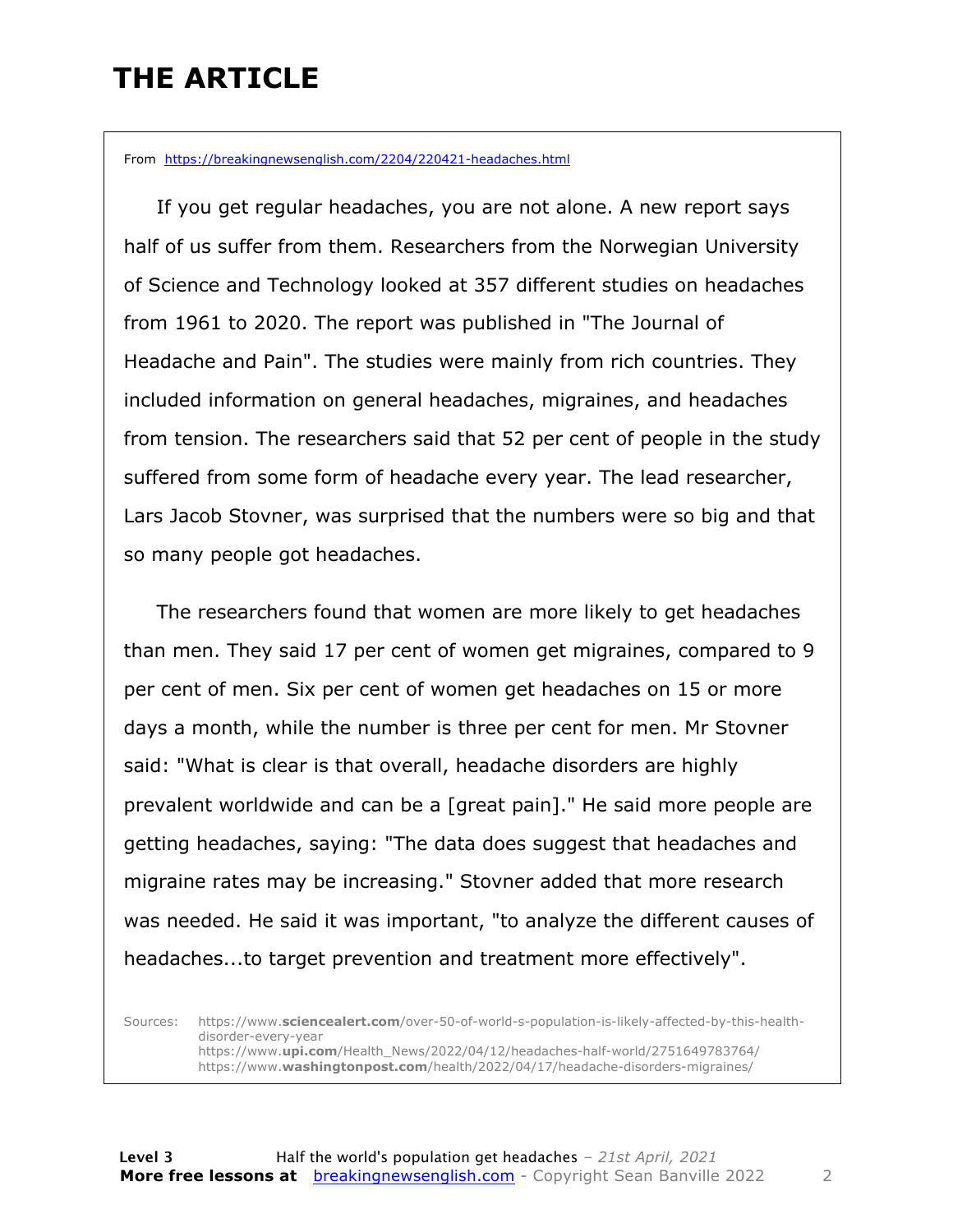#### **WARM-UPS**

**1. HEADACHES:** Students walk around the class and talk to other students about headaches. Change partners often and share your findings.

**2. CHAT:** In pairs / groups, talk about these topics or words from the article. What will the article say about them? What can you say about these words and your life?

headaches / alone / suffer / science / technology / information / tension / numbers / researchers / clear / worldwide / pain / data / prevention / treatment / effectively

Have a chat about the topics you liked. Change topics and partners frequently.

**3. LIFESTYLE:** Students A strongly believe we should change our lifestyle to stop getting headaches; Students B **strongly** believe the opposite. Change partners again and talk about your conversations.

**4. CAUSES:** How bad are these headaches? What can we do about this? Complete this table with your partner(s). Change partners often and share what you wrote.

|                   | <b>How Bad</b> | <b>What We Can Do</b> |
|-------------------|----------------|-----------------------|
| No sleep          |                |                       |
| <b>Stress</b>     |                |                       |
| Overworking       |                |                       |
| Eyesight problems |                |                       |
| Dehydration       |                |                       |
| Covid-19          |                |                       |

**5. SCIENCE:** Spend one minute writing down all of the different words you associate with the word "science". Share your words with your partner(s) and talk about them. Together, put the words into different categories.

**6. NO HEADACHE:** Rank these with your partner. Put the best things to make a headache go away at the top. Change partners often and share your rankings.

- Sleep
- Water
- Medicine
- Meditation
- A walk
- Exercise
- Chocolate
- Relax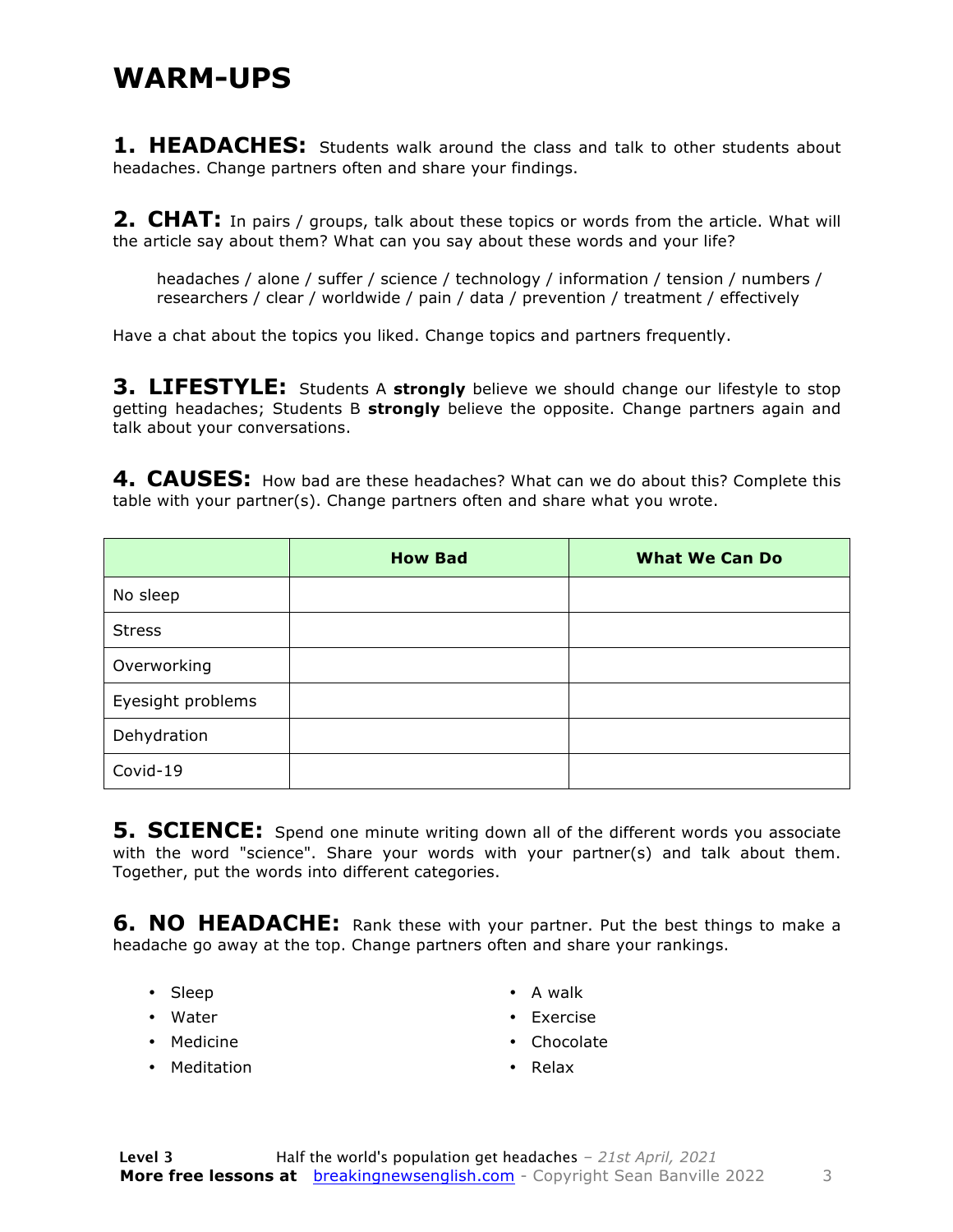### **VOCABULARY MATCHING**

#### **Paragraph 1**

| 1.  | regular     | a. | The way something looks or is.                                              |
|-----|-------------|----|-----------------------------------------------------------------------------|
| 2.  | suffer      | b. | Feel or experience bad or unpleasant things.                                |
| 3.  | published   | c. | More than anything else.                                                    |
| 4.  | mainly      | d. | Happening at the same or similar times or<br>frequency.                     |
| 5.  | migraine    | e. | Most important, head.                                                       |
| 6.  | form        | f. | Prepare and issued a book, journal, or piece<br>of music to sell to people. |
| 7.  | lead        | g. | A very, very, very, very bad headache.                                      |
|     | Paragraph 2 |    |                                                                             |
| 8.  | likely      | h. | Happening or is everywhere at a particular<br>time.                         |
| 9.  | clear       | i. | Taking everything as a whole.                                               |
| 10. | overall     | j. | Medical care given to a patient for an illness<br>or injury.                |
| 11. | prevalent   | k. | Such as well might happen or be true;<br>probable.                          |
| 12. | suggest     | I. | Easy to see or understand.                                                  |
| 13. | treatment   | m. | In such a way as to get a good result.                                      |
| 14. | effectively | n. | Say something for people to think about.                                    |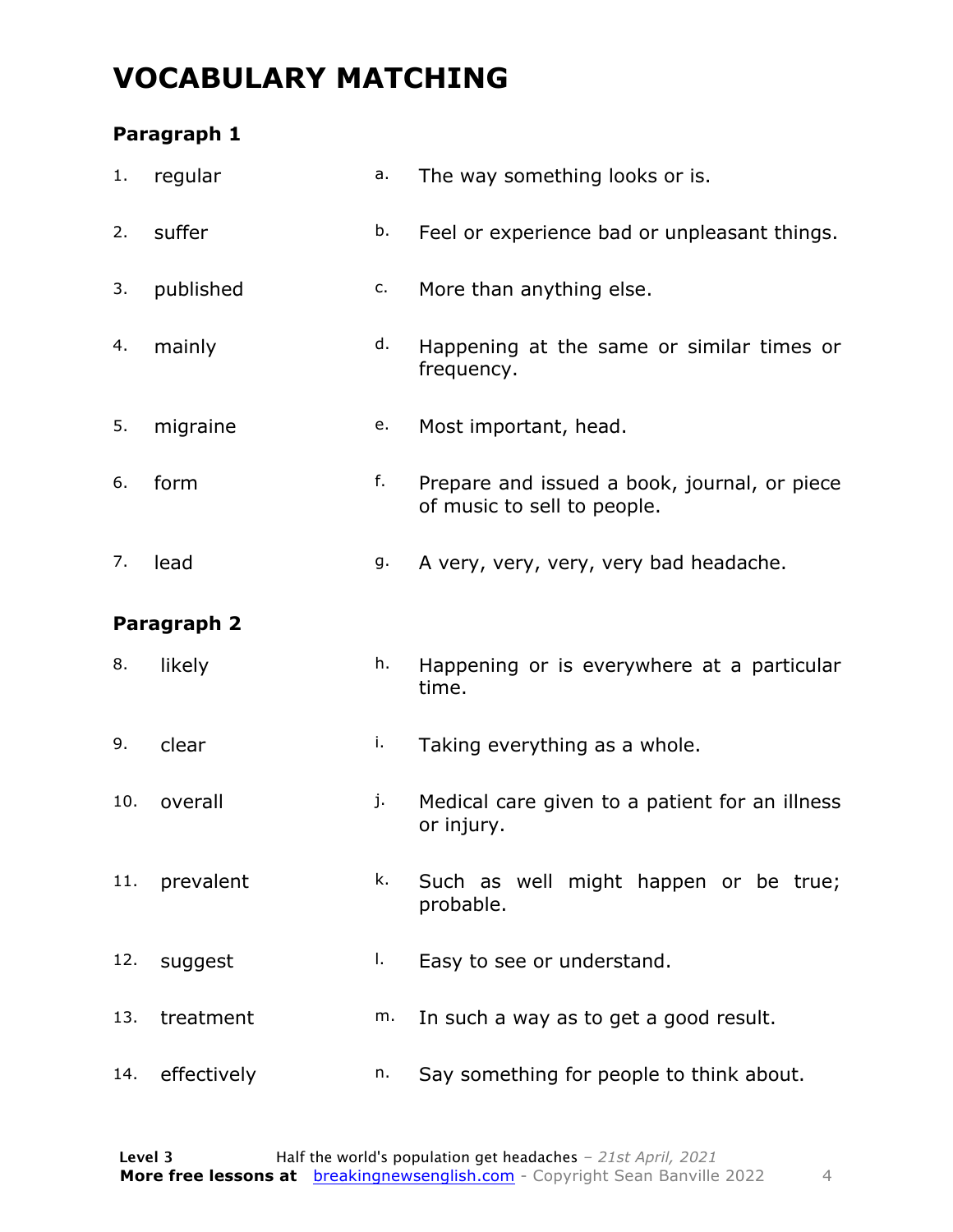### **BEFORE READING / LISTENING**

From https://breakingnewsenglish.com/2204/220421-headaches.html

#### **1. TRUE / FALSE:** Read the headline. Guess if a-h below are true (T) or false (F).

- 1. The article says people who are alone get headaches. **T / F**
- 2. Researchers looked at 357 studies that gave them headaches. **T / F**
- 3. Researchers said 52% of people in the study got headaches each year. **T / F**
- 4. A researcher was surprised that so many people got headaches. **T / F**
- 5. Women get more headaches than men. **T / F**
- 6. Men get more migraines than women. **T / F**
- 7. The number of people who get headaches is going down. **T / F**
- 8. A researcher wants to find ways to stop people from getting headaches. **T / F**

#### **2. SYNONYM MATCH:** (The words in **bold** are from the news article.)

- **1. regular**
- **2. published**
- **3. mainly**
- **4. tension**
- **5. surprised**
- **6. likely**
- **7. clear**
- **8. prevalent**
- **9. causes**
- **10. treatment**
- a. easy to see
- b. shocked
- c. probable
- d. widespread
- e. primarily
- f. therapy
- g. frequent
- h. reasons
- i. issued
- j. stress

**3. PHRASE MATCH:** (Sometimes more than one choice is possible.)

- 1. If you get regular headaches,
- 2. A new report says half of us
- 3. The studies were mainly from
- 4. suffered from some form
- 5. surprised that the numbers were
- 6. women are more likely
- 7. They said 17 per cent of women get
- 8. headaches and migraine rates may
- 9. analyze the different
- 10. target prevention and treatment
- a. to get headaches
- b. so big
- c. causes of headaches
- d. rich countries
- e. be increasing
- f. suffer from them
- g. you are not alone
- h. more effectively
- i. of headache
- j. migraines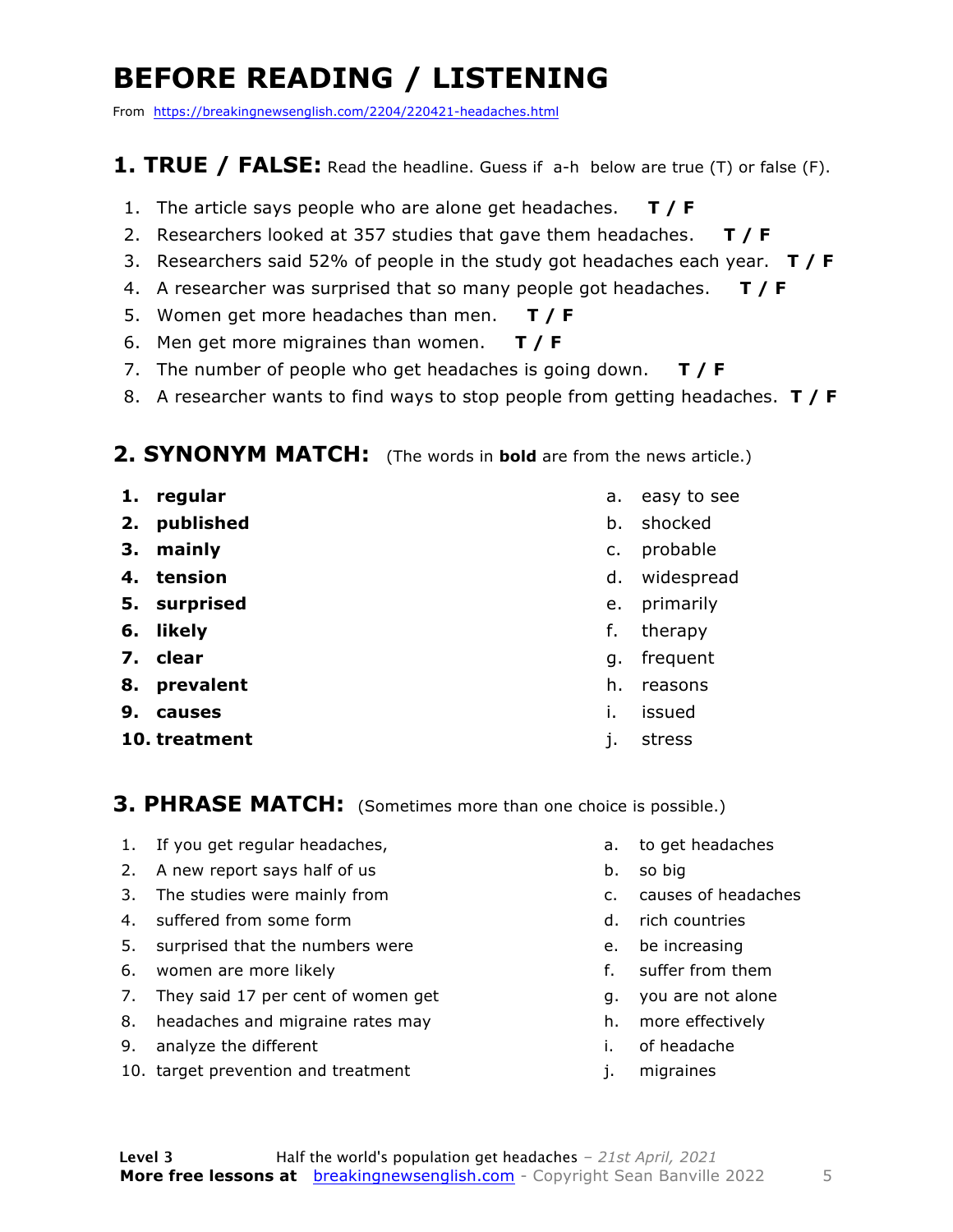### **GAP FILL**

From https://breakingnewsenglish.com/2204/220421-headaches.html

| If you get regular headaches, you are not (1) _____________________.  | them      |
|-----------------------------------------------------------------------|-----------|
| A new report says half of us suffer from (2) ____________________.    | form      |
| Researchers from the Norwegian University of Science and              | mainly    |
| Technology looked at 357 different (3) _______________________ on     |           |
| headaches from 1961 to 2020. The report was published in "The         | many      |
| Journal of Headache and Pain". The studies were                       | alone     |
| (4) _______________________ from rich countries. They included        | surprised |
| information on general headaches, migraines, and headaches from       | studies   |
| $(5)$ ____________________. The researchers said that 52 per cent of  |           |
| people in the study suffered from some (6) _______________________ of | tension   |
| headache every year. The lead researcher, Lars Jacob Stovner,         |           |
|                                                                       |           |
| so (8) ________________________ people got headaches.                 |           |

The researchers found that women are more (9) \_\_\_\_\_\_\_\_\_\_\_\_\_\_\_\_\_\_\_\_\_ to get headaches than men. They said 17 per cent of women get migraines, (10) \_\_\_\_\_\_\_\_\_\_\_\_\_\_\_\_\_\_\_\_\_\_ to 9 per cent of men. Six per cent of women get headaches on 15 or more days a month, while the number is three per cent for men. Mr Stovner said: "What is (11) \_\_\_\_\_\_\_\_\_\_\_\_\_\_\_\_\_\_\_\_\_\_ is that overall, headache disorders are (12) \_\_\_\_\_\_\_\_\_\_\_\_\_\_\_\_\_\_\_\_\_\_\_\_\_\_ prevalent worldwide and can be a [great pain]." He said more people are getting headaches, saying: "The (13) \_\_\_\_\_\_\_\_\_\_\_\_\_\_\_\_\_\_\_\_ does suggest that headaches and migraine rates may be (14) \_\_\_\_\_\_\_\_\_\_\_\_\_\_\_\_\_\_\_\_\_\_\_." Stovner added that more research was needed. He said it was (15) \_\_\_\_\_\_\_\_\_\_\_\_\_\_\_\_\_\_\_\_\_, "to analyze the different causes of headaches...to target prevention and treatment more (16) \_\_\_\_\_\_\_\_\_\_\_\_\_\_\_\_\_\_\_\_\_". *clear increasing important likely effectively highly data compared*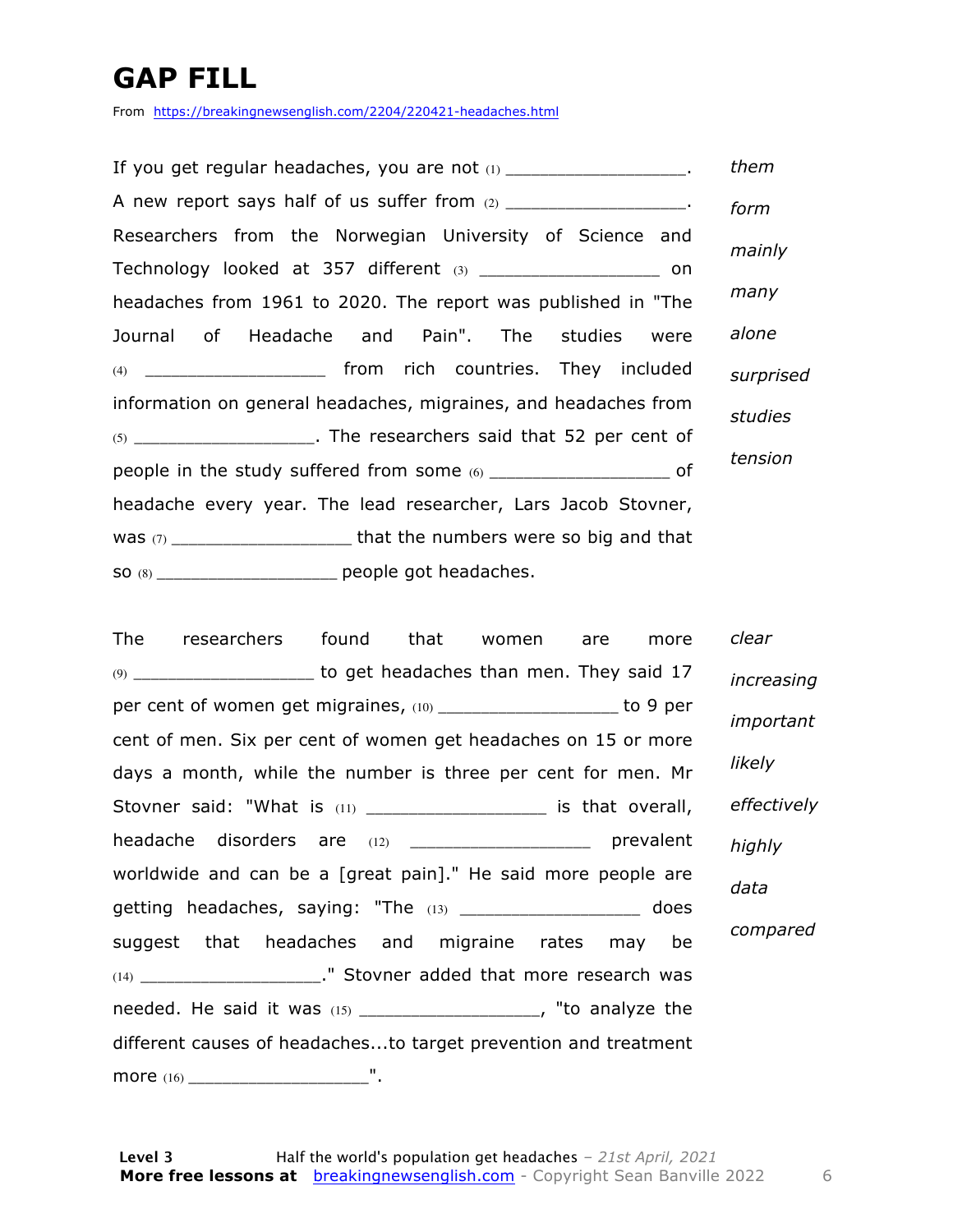#### **LISTENING – Guess the answers. Listen to check.**

From https://breakingnewsenglish.com/2204/220421-headaches.html

- 1) If you get regular headaches, you are not alone. A new report says half of us a. suffers from them b. suffer from then c. suffer from them d. surfer from then 2) the Norwegian University of Science and Technology looked at \_\_\_\_\_\_ a. 357 different studies b. 358 different studies c. 356 different studies d. 352 different studies 3) They included information on general headaches, migraines, and \_\_\_\_\_\_\_ a. headaches for tension b. headaches from tension c. headaches from tensions d. headaches from tents shun 4) researchers said that 52 per cent of people in the study suffered from some \_\_\_\_\_\_ a. farm of headache b. firm of headache c. form of headache d. frame of headache 5) Lars Jacob Stovner, was surprised that the numbers \_\_\_\_\_\_ a. were sow big b. were sew big c. were such big d. were so big 6) They said 17 per cent of women get migraines, compared to 9 per a. cent to men b. cent of men c. cent on men d. cent by men 7) What is clear is that overall, headache disorders are a. highly prevalent worldwide b. highly prevalence worldwide c. highly prevalently worldwide d. highly preventing worldwide 8) The data does suggest that headaches and migraine rates a. may have increasing b. may be increasing c. may do increasing d. may been increasing 9) Stovner added that more \_\_\_\_\_\_ a. research was needed b. research was needy c. research was need is d. research was need did 10) causes of headaches...to target prevention and \_\_\_\_\_\_ a. treatment much effectively b. treatment some effectively c. treatment most effectively
	- d. treatment more effectively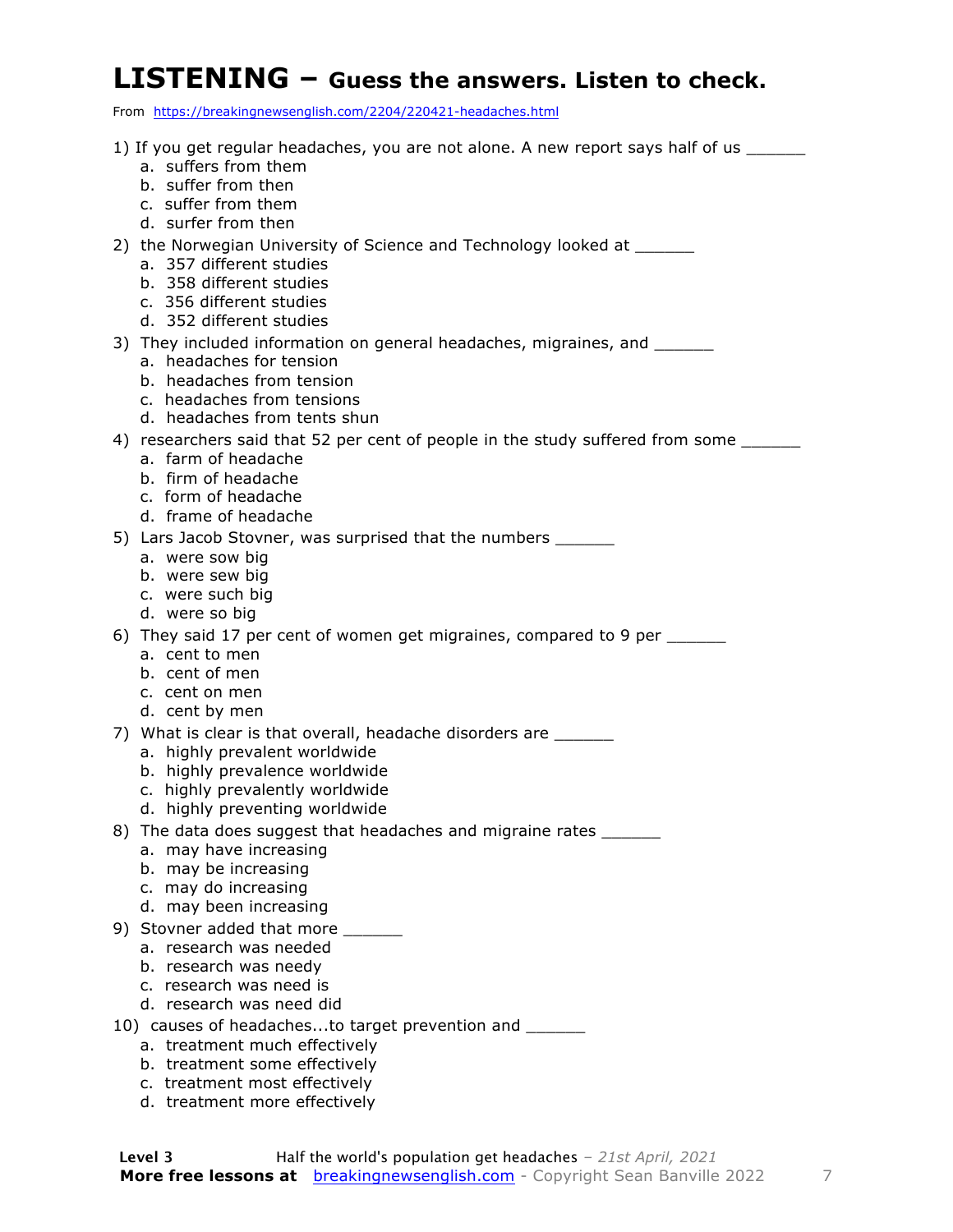#### **LISTENING – Listen and fill in the gaps**

From https://breakingnewsenglish.com/2204/220421-headaches.html

If  $(1)$  \_\_\_\_\_\_\_\_\_\_\_\_\_\_\_\_\_\_\_\_\_\_\_\_ headaches, you are not alone. A new report says half of us (2) \_\_\_\_\_\_\_\_\_\_\_\_\_\_\_\_\_\_\_\_\_\_\_\_. Researchers from the Norwegian University of Science and Technology looked at 357 (3) \_\_\_\_\_\_\_\_\_\_\_\_\_\_\_\_\_\_\_\_ headaches from 1961 to 2020. The report was published in "The Journal of Headache and Pain". The studies were (4) \_\_\_\_\_\_\_\_\_\_\_\_\_\_\_\_\_\_\_\_ countries. They included information on general headaches, migraines, and headaches from tension. The researchers said that 52 per cent of people in the study suffered from (5) The headache every year. The lead researcher, Lars Jacob Stovner, was surprised that the numbers (6) \_\_\_\_\_\_\_\_\_\_\_\_\_\_\_\_\_\_\_\_\_\_\_\_\_\_\_\_\_\_ and that so many people got headaches.

The researchers found that women are (7) \_\_\_\_\_\_\_\_\_\_\_\_\_\_\_\_\_\_\_\_\_\_\_\_\_\_ get headaches than men. They said 17 per cent of women get migraines, compared to 9 per cent of men. Six per cent of women (8) \_\_\_\_\_\_\_\_\_\_\_\_\_\_\_\_\_\_\_\_ 15 or more days a month, while the number is three per cent for men. Mr Stovner said: "What is clear (9) \_\_\_\_\_\_\_\_\_\_\_\_\_\_\_\_\_\_\_\_, headache disorders are highly prevalent worldwide and can be (10) \_\_\_\_\_\_\_\_\_\_\_\_\_\_\_\_\_\_\_\_." He said more people are getting headaches, saying: "The data does suggest that headaches and migraine (11) **Example 20 increasing.**" Stovner added that more research was needed. He said it was important, "to analyze the different causes of headaches... (12) \_\_\_\_\_\_\_\_\_\_\_\_\_\_\_\_\_\_\_\_\_\_\_\_\_\_ and treatment more effectively".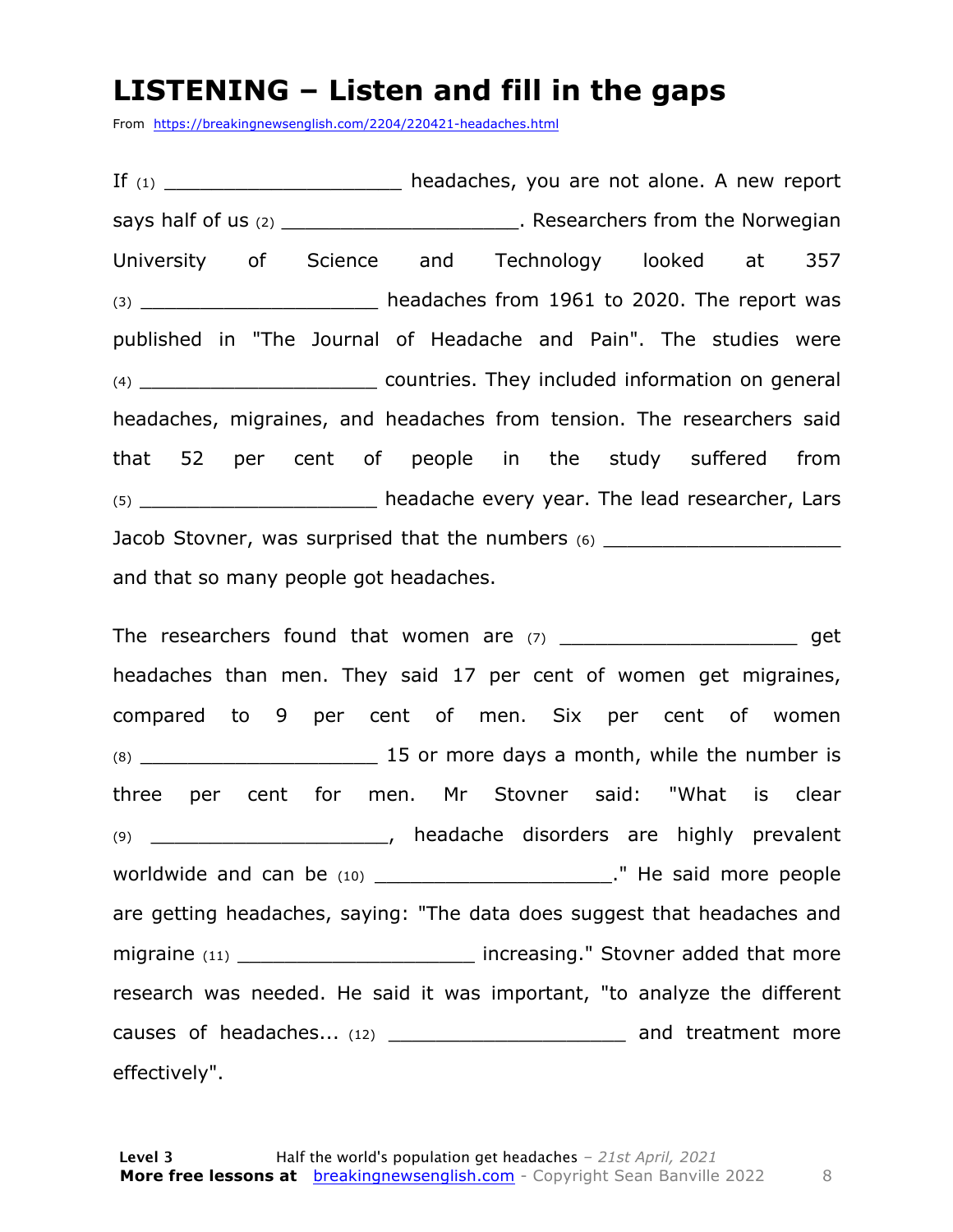### **COMPREHENSION QUESTIONS**

From https://breakingnewsenglish.com/2204/220421-headaches.html

- 1. Who does the article say is not alone?
- 2. How many different studies did the researchers look at?
- 3. Where were most of the studies from?
- 4. What percentage of people get a headache every year?
- 5. How did a researcher feel about the percentages in the study?
- 6. Who is more likely to suffer from a migraine?
- 7. What percentage of men get a migraine on 15 days a month or more?
- 8. Where does the article say headache disorders are prevalent?
- 9. What does the article say migraine rates might be doing?
- 10. What two things does a researcher want to target?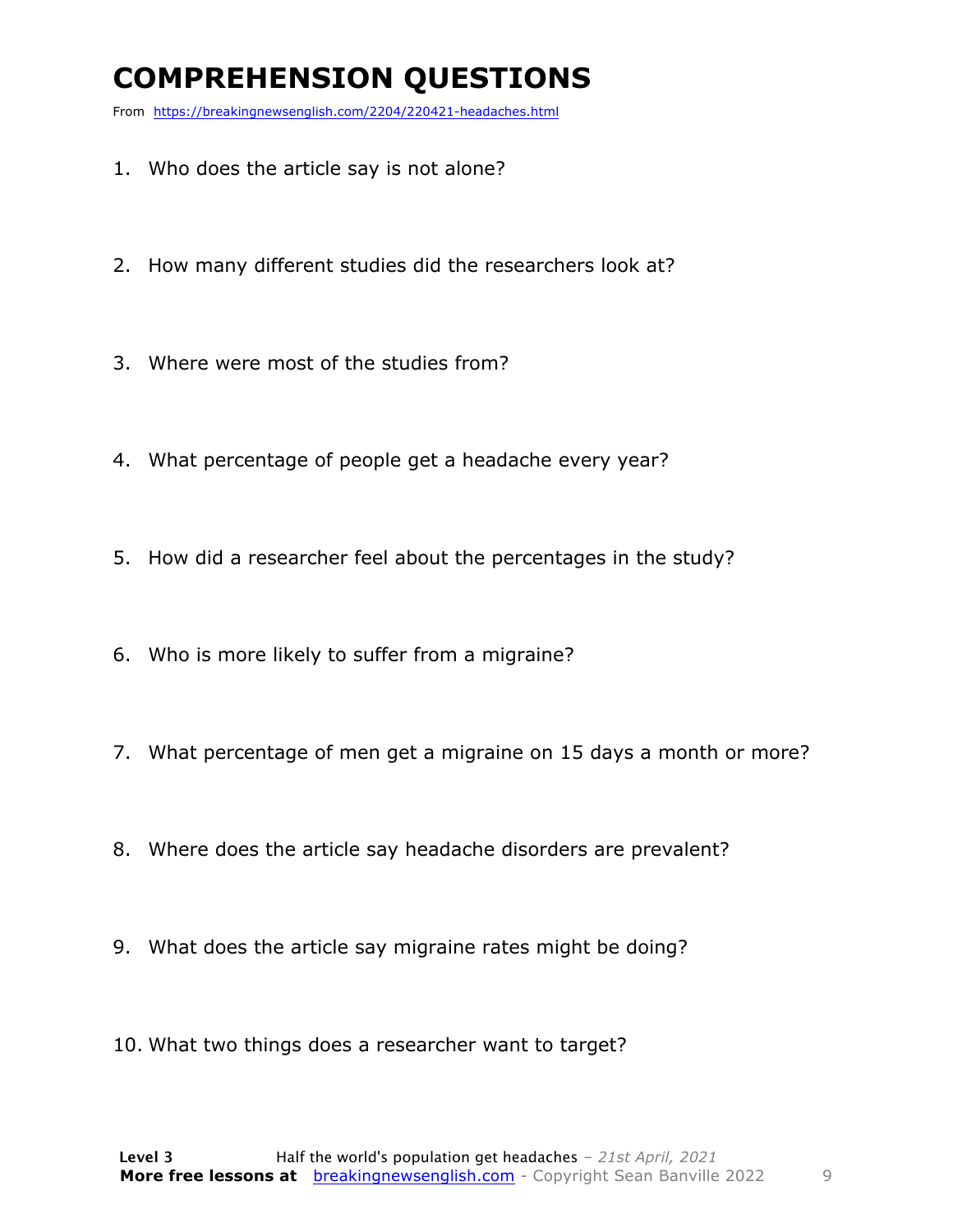### **MULTIPLE CHOICE - QUIZ**

From https://breakingnewsenglish.com/2204/220421-headaches.html

| 1) Who does the article say is not                                                                                                               | 6) Who is more likely to suffer from a                                                                                                                                                                                      |
|--------------------------------------------------------------------------------------------------------------------------------------------------|-----------------------------------------------------------------------------------------------------------------------------------------------------------------------------------------------------------------------------|
| alone?                                                                                                                                           | migraine?                                                                                                                                                                                                                   |
| a) researchers                                                                                                                                   | a) old people                                                                                                                                                                                                               |
| b) lonely people                                                                                                                                 | b) women                                                                                                                                                                                                                    |
| c) people who get headaches                                                                                                                      | c) men                                                                                                                                                                                                                      |
| d) people who never get headaches                                                                                                                | d) workers                                                                                                                                                                                                                  |
| 2) How many different studies did                                                                                                                | 7) What percentage of men get a                                                                                                                                                                                             |
| the researchers look at?                                                                                                                         | migraine on 15 days a month or                                                                                                                                                                                              |
| a) 357                                                                                                                                           | more?                                                                                                                                                                                                                       |
| b) 537                                                                                                                                           | a)9%                                                                                                                                                                                                                        |
| c) 753                                                                                                                                           | b) $6\%$                                                                                                                                                                                                                    |
| d) 735                                                                                                                                           | c) $5%$                                                                                                                                                                                                                     |
| 3) Where were most of the studies                                                                                                                | d) 3%                                                                                                                                                                                                                       |
| from?                                                                                                                                            | 8) Where does the article say                                                                                                                                                                                               |
| a) stressful countries                                                                                                                           | headache disorders are prevalent?                                                                                                                                                                                           |
| b) rich countries                                                                                                                                | a) rich countries                                                                                                                                                                                                           |
| c) poorer countries                                                                                                                              | b) worldwide                                                                                                                                                                                                                |
| d) all over the world                                                                                                                            | c) in the head                                                                                                                                                                                                              |
| 4) What percentage of people get a                                                                                                               | d) in hospitals                                                                                                                                                                                                             |
| headache every year?                                                                                                                             | 9) What does the article say migraine                                                                                                                                                                                       |
| a) $42%$                                                                                                                                         | rates might be doing?                                                                                                                                                                                                       |
| b) $48%$                                                                                                                                         | a) decreasing                                                                                                                                                                                                               |
| c) $50%$<br>d) 52%<br>5) How did a researcher feel about<br>the percentages in the study?<br>a) worried<br>b) sad<br>c) surprised<br>d) stressed | b) increasing<br>c) getting worse<br>d) becoming more stressful<br>10) What two things does a<br>researcher want to target?<br>a) prevention and treatment<br>b) bows and arrows<br>c) heads and aches<br>d) goals and aims |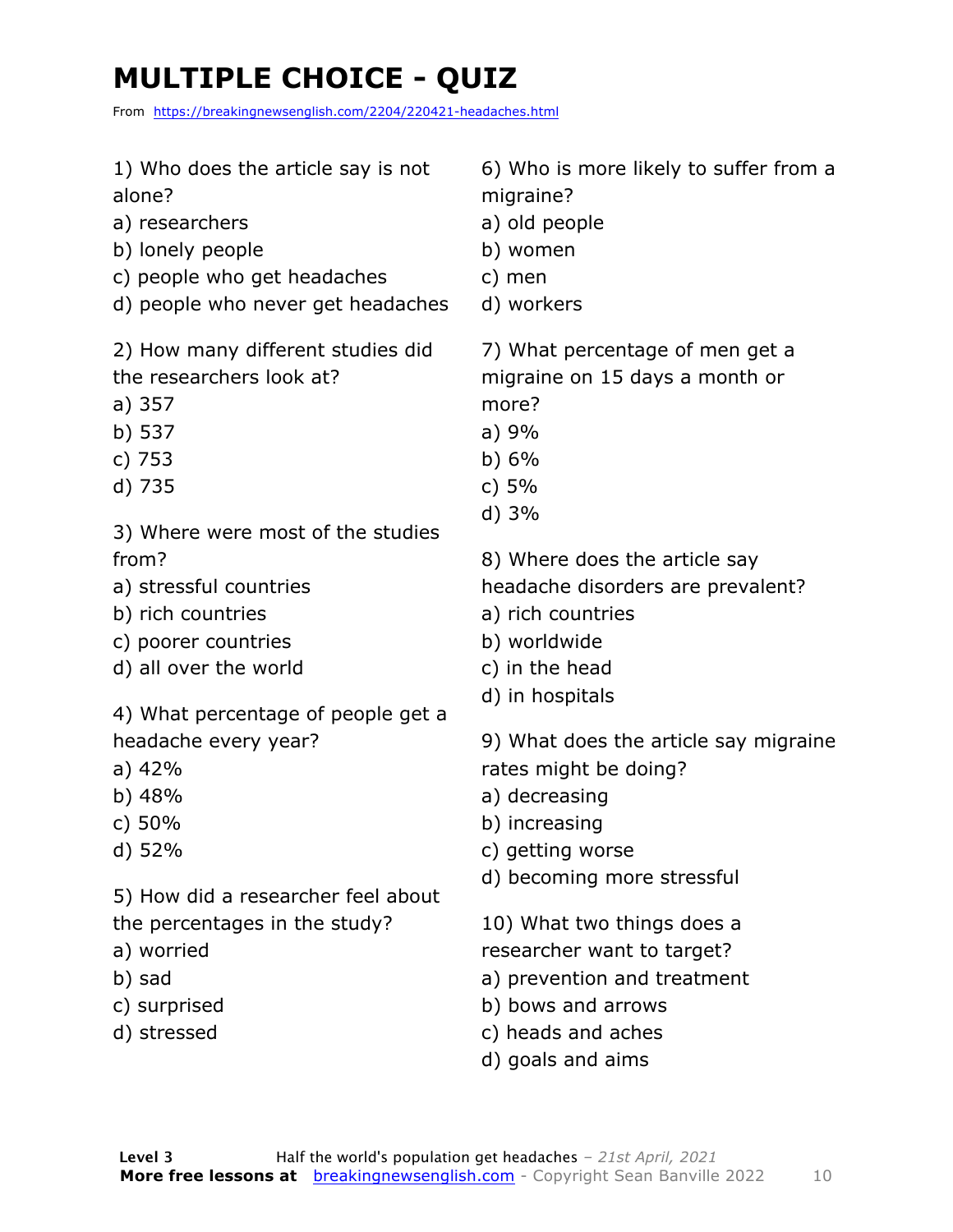### **ROLE PLAY**

From https://breakingnewsenglish.com/2204/220421-headaches.html

#### **Role A – Sleep**

You think sleeping is the best thing to make a headache go away. Tell the others three reasons why. Tell them what is wrong with their ways. Also, tell the others which is the least effective of these (and why): medicine, a walk or meditation.

#### **Role B – Medicine**

You think medicine is the best thing to make a headache go away. Tell the others three reasons why. Tell them what is wrong with their ways. Also, tell the others which is the least effective of these (and why): sleeping, a walk or meditation.

#### **Role C – A Walk**

You think a walk is the best thing to make a headache go away. Tell the others three reasons why. Tell them what is wrong with their ways. Also, tell the others which is the least effective of these (and why): medicine, sleeping or meditation.

#### **Role D – Meditation**

You think meditation is the best thing to make a headache go away. Tell the others three reasons why. Tell them what is wrong with their ways. Also, tell the others which is the least effective of these (and why): medicine, a walk or sleeping.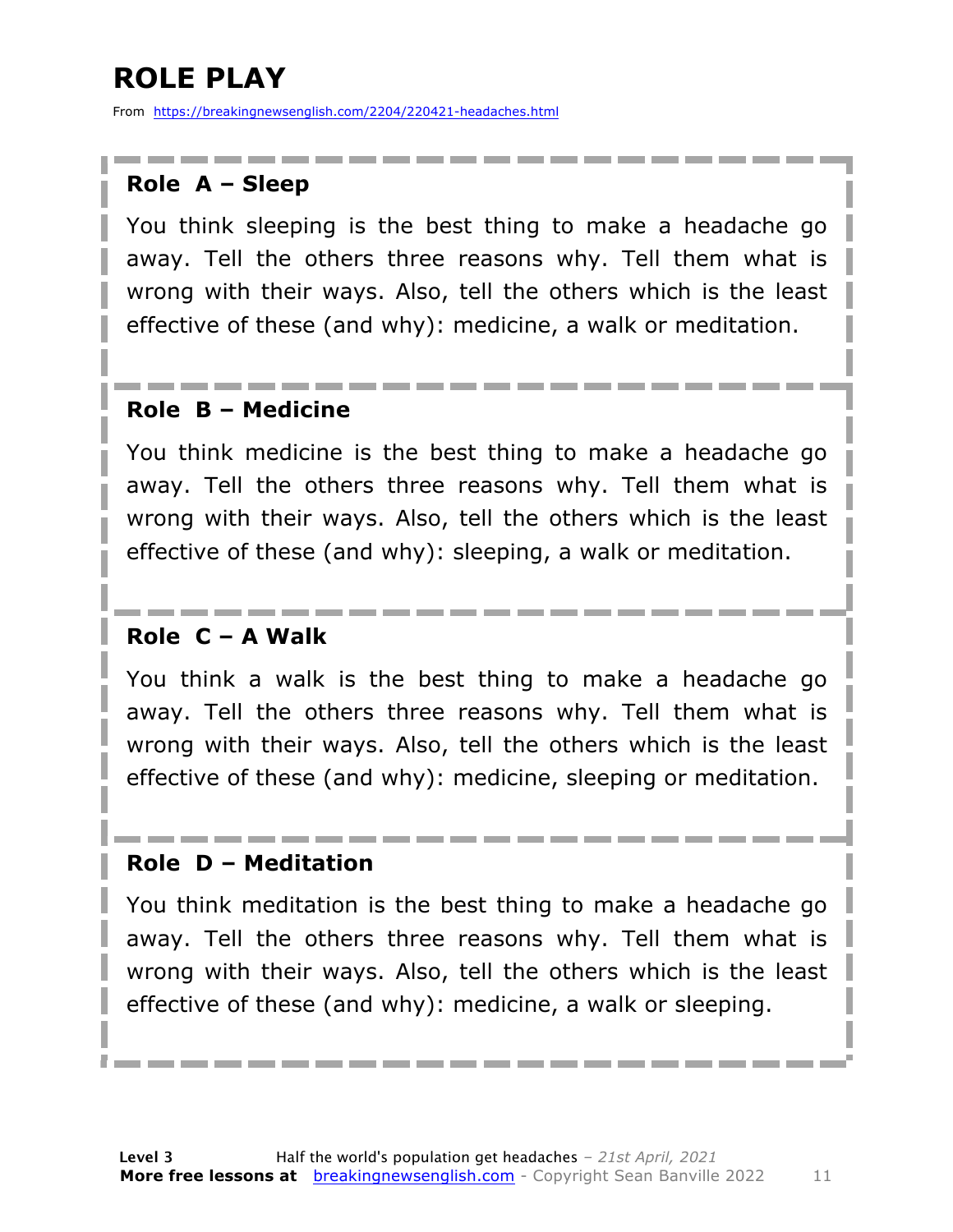## **AFTER READING / LISTENING**

From https://breakingnewsenglish.com/2204/220421-headaches.html

**1. WORD SEARCH:** Look in your dictionary / computer to find collocates, other meanings, information, synonyms … for the words 'headache' and 'population'.

| headache | population |
|----------|------------|
|          |            |
|          |            |
|          |            |

- Share your findings with your partners.
- Make questions using the words you found.
- Ask your partner / group your questions.

**2. ARTICLE QUESTIONS:** Look back at the article and write down some questions you would like to ask the class about the text.

- Share your questions with other classmates / groups.
- Ask your partner / group your questions.

**3. GAP FILL:** In pairs / groups, compare your answers to this exercise. Check your answers. Talk about the words from the activity. Were they new, interesting, worth learning…?

**4. VOCABULARY:** Circle any words you do not understand. In groups, pool unknown words and use dictionaries to find their meanings.

**5. TEST EACH OTHER:** Look at the words below. With your partner, try to recall how they were used in the text:

| • alone       | • likely       |
|---------------|----------------|
| • 357         | $\bullet$ 9    |
| $\cdot$ rich  | $\cdot$ six    |
| • tension     | $\bullet$ pain |
| $\cdot$ 52    | • added        |
| $\bullet$ big | • target       |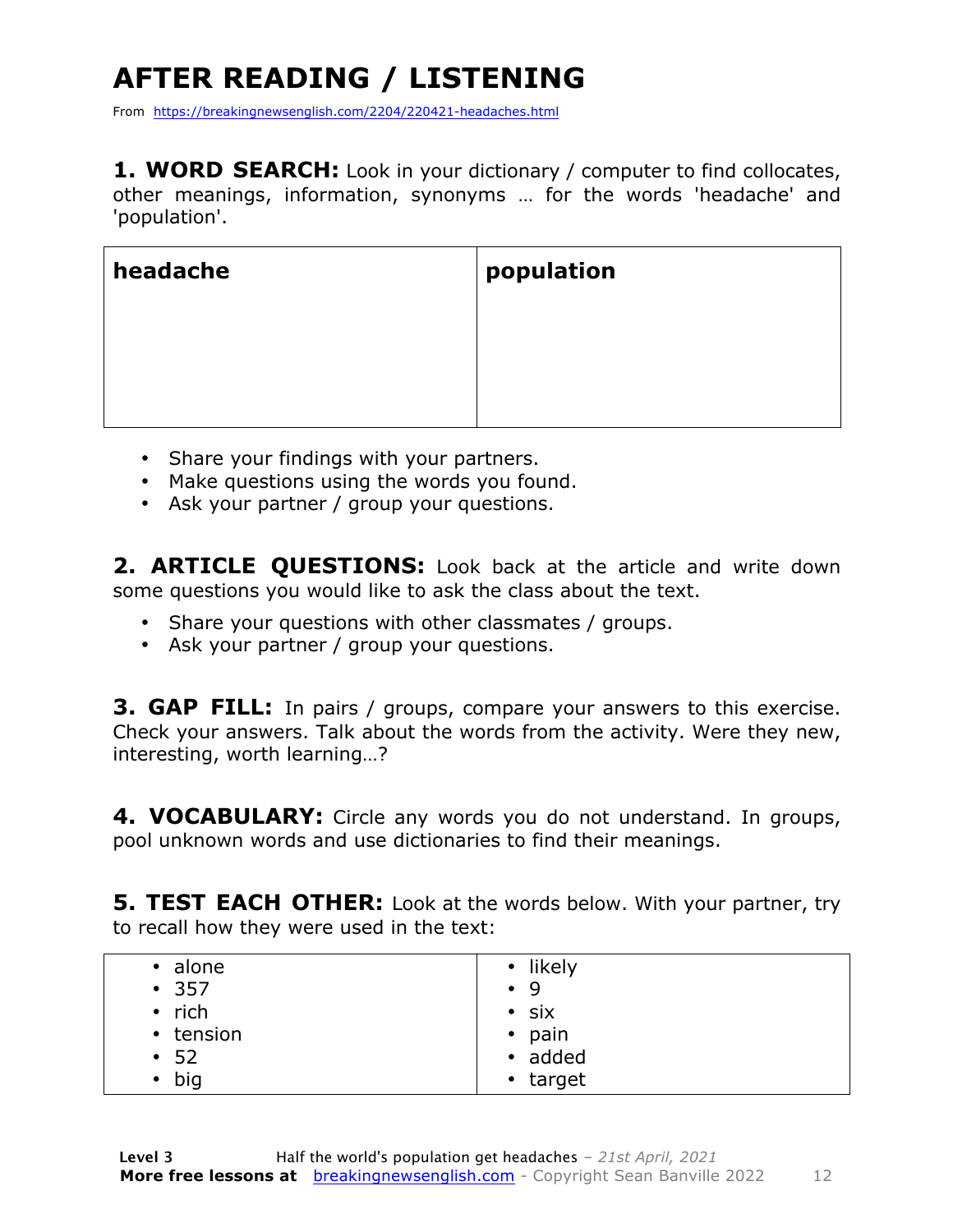### **HEADACHES SURVEY**

From https://breakingnewsenglish.com/2204/220421-headaches.html

Write five GOOD questions about headaches in the table. Do this in pairs. Each student must write the questions on his / her own paper.

When you have finished, interview other students. Write down their answers.

|      | STUDENT 1 | STUDENT 2 | STUDENT 3 |
|------|-----------|-----------|-----------|
| Q.1. |           |           |           |
| Q.2. |           |           |           |
| Q.3. |           |           |           |
| Q.4. |           |           |           |
| Q.5. |           |           |           |

- Now return to your original partner and share and talk about what you found out. Change partners often.
- Make mini-presentations to other groups on your findings.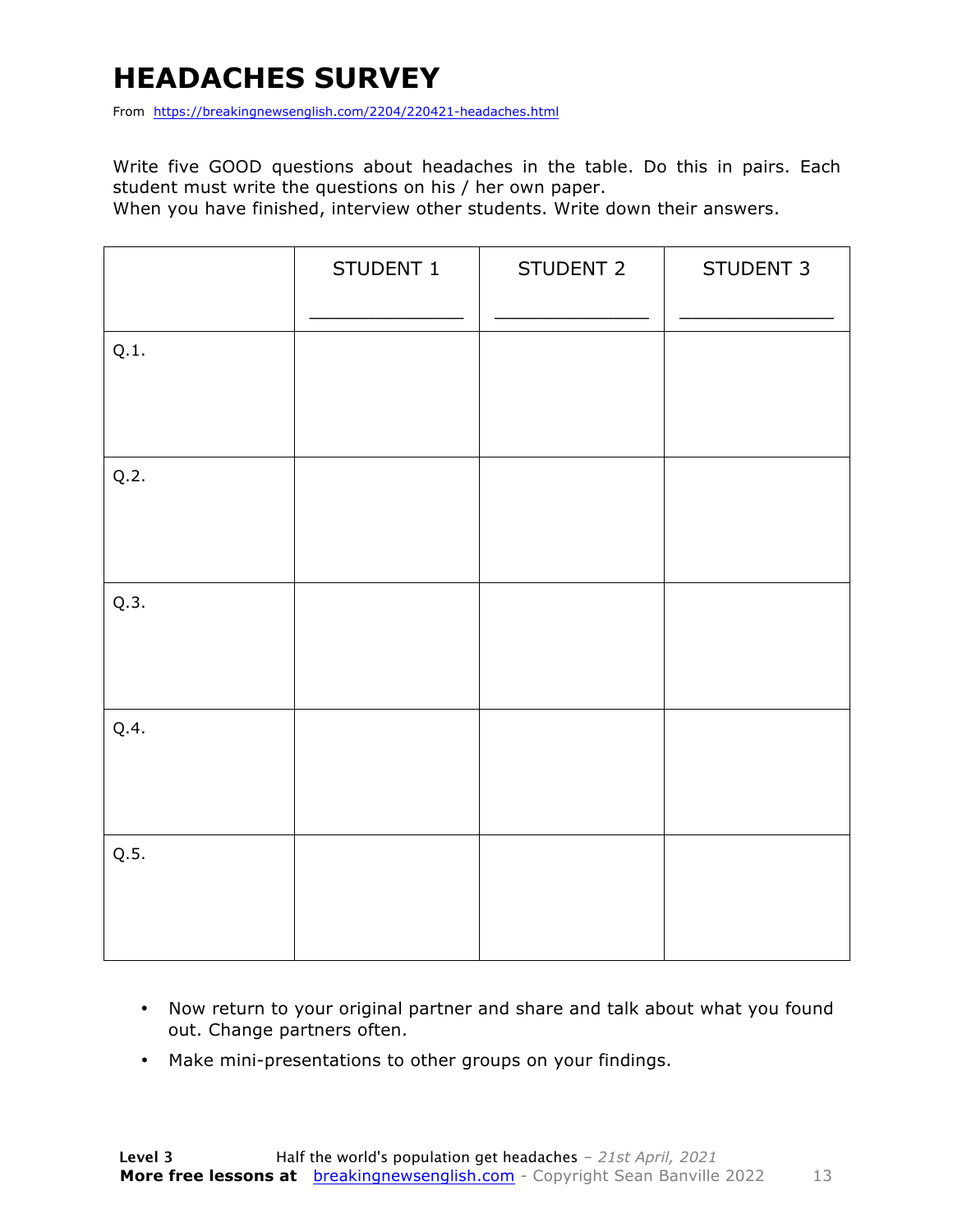### **HEADACHES DISCUSSION**

STUDENT A's QUESTIONS (Do not show these to student B)

- 1. What did you think when you read the headline?
- 2. What images are in your mind when you hear the word 'headache'?
- 3. Do you ever get headaches?
- 4. What's the best thing to do for a headache?
- 5. How do headaches affect people?
- 6. What do you think of half of people getting headaches?
- 7. What's the difference between a headache and a migraine?
- 8. Why do people in rich countries get so many headaches?
- 9. What is the biggest headache in your life?
- 10. What parts of your lifestyle could give you a headache?

*Half the world's population get headaches – 21st April, 2022* Thousands more free lessons at breakingnewsenglish.com

#### -----------------------------------------------------------------------------

#### **HEADACHES DISCUSSION**

STUDENT B's QUESTIONS (Do not show these to student A)

- 11. Did you like reading this article? Why/not?
- 12. What do you think of when you hear the word 'population'?
- 13. What do you think about what you read?
- 14. Why do women get more headaches than men?
- 15. How do headaches affect people's lives?
- 16. What medicine is good for headaches?
- 17. Can lifestyle changes stop headaches?
- 18. Can nature affect headaches?
- 19. How does the Internet affect people's headaches?
- 20. What questions would you like to ask the researchers?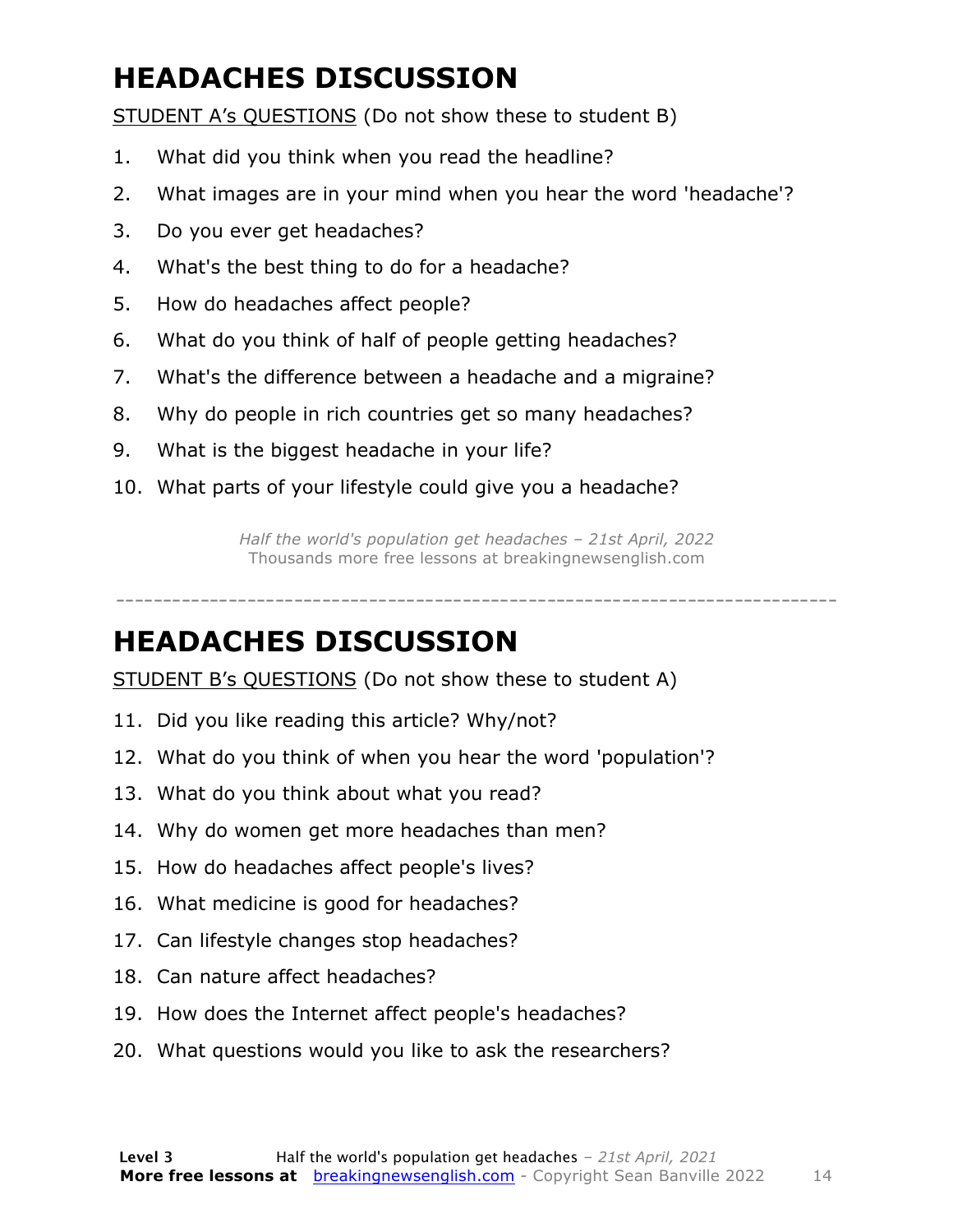### **DISCUSSION (Write your own questions)**

STUDENT A's QUESTIONS (Do not show these to student B)

| 1. |                                          |
|----|------------------------------------------|
|    |                                          |
| 2. |                                          |
|    |                                          |
| 3. |                                          |
|    |                                          |
| 4. |                                          |
|    |                                          |
| 5. |                                          |
|    |                                          |
| 6. |                                          |
|    | Copyright © breakingnewsenglish.com 2021 |

### **DISCUSSION (Write your own questions)**

STUDENT B's QUESTIONS (Do not show these to student A)

| 1. |                                                                                                                        |  |
|----|------------------------------------------------------------------------------------------------------------------------|--|
|    |                                                                                                                        |  |
| 2. |                                                                                                                        |  |
| 3. | <u> 1989 - Johann Stoff, deutscher Stoffen und der Stoffen und der Stoffen und der Stoffen und der Stoffen und der</u> |  |
| 4. | <u> 1980 - Jan Barbara Barat, martin da basar da basar da basar da basar da basar da basar da basar da basar da b</u>  |  |
| 5. |                                                                                                                        |  |
|    | <u> 1980 - Jan Barbarat, martin da basar da basar da basar da basar da basar da basar da basar da basar da basar</u>   |  |
| 6. |                                                                                                                        |  |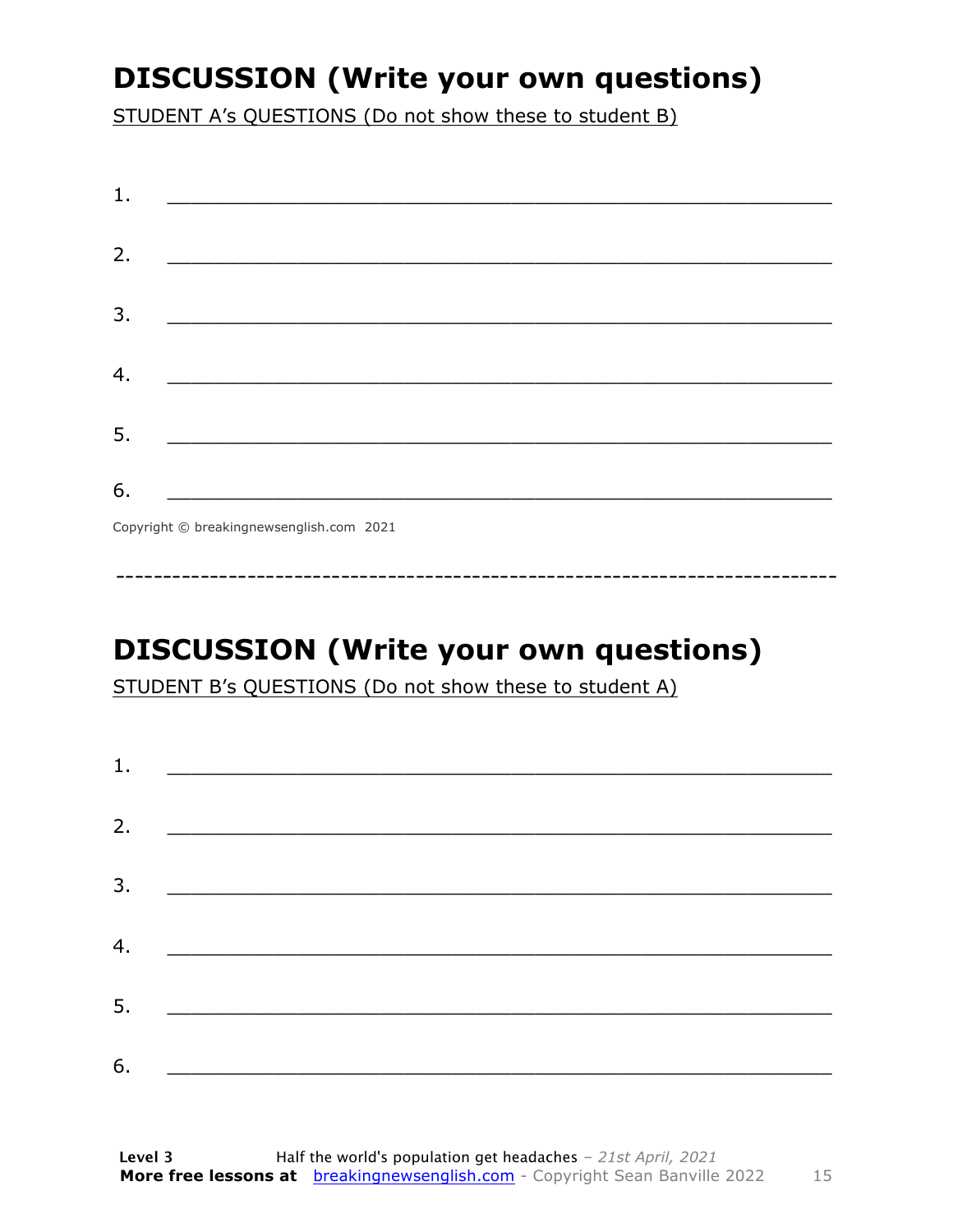### **LANGUAGE - CLOZE**

From https://breakingnewsenglish.com/2204/220421-headaches.html

If you get  $(1)$  headaches, you are not alone. A new report says half of us suffer from them. Researchers from the Norwegian University of Science and Technology looked (2) \_\_\_\_ 357 different studies on headaches from 1961 to 2020. The report was (3) \_\_\_\_ in "The Journal of Headache and Pain". The studies were mainly from rich countries. They included information on (4) \_\_\_\_\_ headaches, migraines, and headaches from tension. The researchers said that 52 per cent of people in the study suffered (5) \_\_\_\_ some form of headache every year. The lead researcher, Lars Jacob Stovner, was surprised that the numbers were (6) \_\_\_\_ big and that so many people got headaches.

The researchers found that women are more  $(7)$  \_\_\_\_\_ to get headaches than men. They said 17 per cent of women get migraines, compared (8) \_\_\_\_ 9 per cent of men. Six per cent of women get headaches on 15 or more days a month, while the number is three per cent for men. Mr Stovner said: "What is clear is that  $(9)$  \_\_\_\_, headache disorders are highly prevalent worldwide and can be a [great pain]." He said more people are getting headaches, saying: "The data does suggest that headaches and migraine (10) \_\_\_\_\_ may be increasing." Stovner added that more research was (11) \_\_\_\_\_. He said it was important, "to analyze the different causes of headaches...to target prevention and treatment more (12)  $\blacksquare$ .

#### **Put the correct words from the table below in the above article.**

| 1.  | (a) | regularity | (b) | regulars  | (c) | regularly | (d) | regular     |
|-----|-----|------------|-----|-----------|-----|-----------|-----|-------------|
| 2.  | (a) | down       | (b) | to        | (c) | оf        | (d) | at          |
| 3.  | (a) | publisher  | (b) | published | (c) | publish   | (d) | publishing  |
| 4.  | (a) | genial     | (b) | genie     | (c) | general   | (d) | gentility   |
| 5.  | (a) | оf         | (b) | at        | (c) | from      | (d) | in          |
| 6.  | (a) | SO         | (b) | such      | (c) | more      | (d) | most        |
| 7.  | (a) | likes      | (b) | likely    | (c) | liking    | (d) | likelihood  |
| 8.  | (a) | to         | (b) | by        | (c) | of        | (d) | at          |
| 9.  | (a) | overalls   | (b) | overall   | (c) | overtly   | (d) | overdone    |
| 10. | (a) | ratio      | (b) | rated     | (c) | rates     | (d) | rats        |
| 11. | (a) | needy      | (b) | needs     | (c) | needed    | (d) | need        |
| 12. | (a) | reflective | (b) | affection | (c) | affect    | (d) | effectively |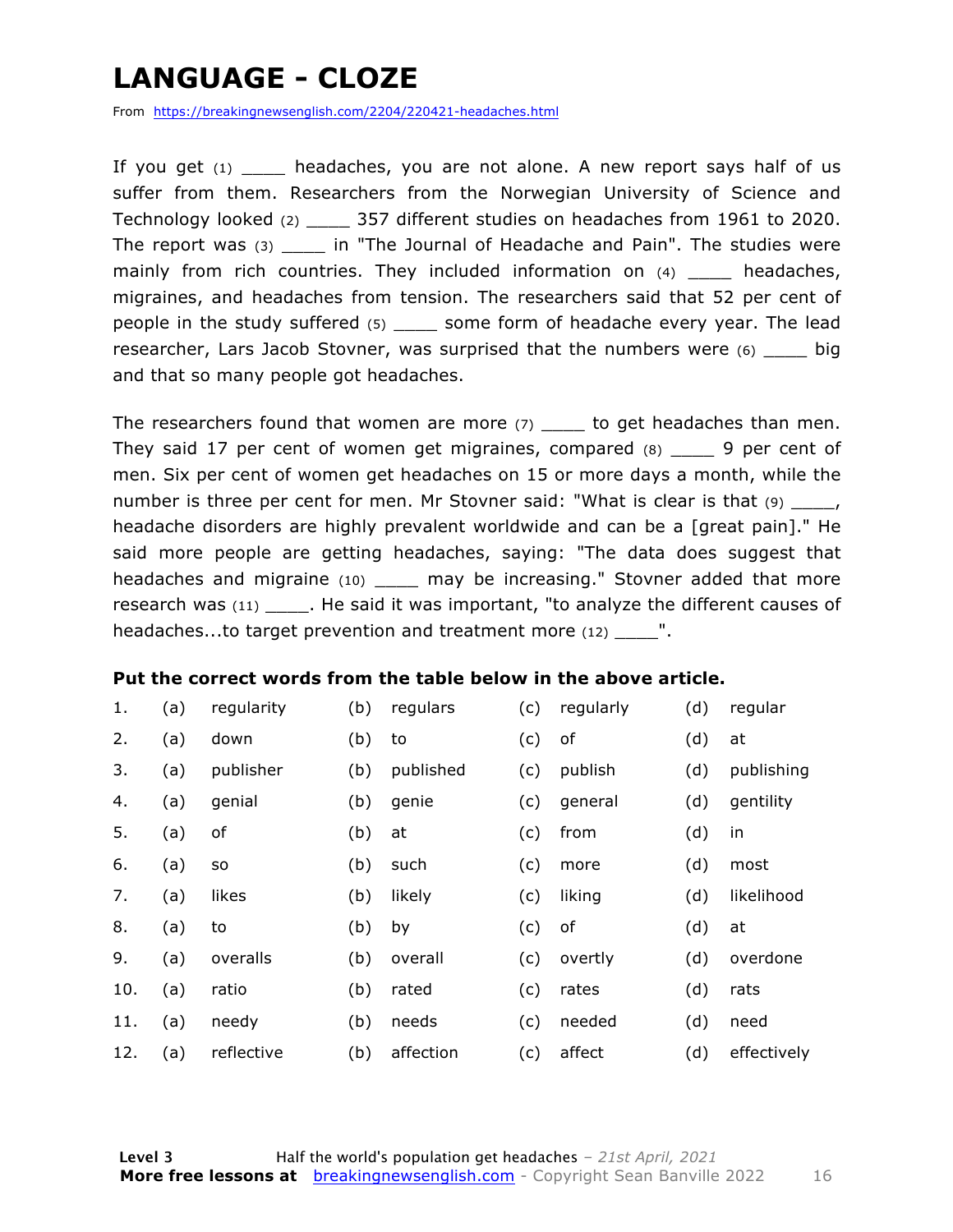### **SPELLING**

From https://breakingnewsenglish.com/2204/220421-headaches.html

#### **Paragraph 1**

- 1. If you get laeugrr headaches
- 2. half of us erffus from them
- 3. The report was published in the oalurin
- 4. information on general headaches, seinmgiar ...
- 5. headaches from tnsoein
- 6. The lead eecerharsr

#### **Paragraph 2**

- 7. women are more kliely to get headaches than men
- 8. armdocep to 9 per cent of men
- 9. disorders are highly rvnteeapl worldwide
- 10. The data does tugesgs that
- 11. anzelya the different causes of headaches
- 12. target evpnenitro and treatment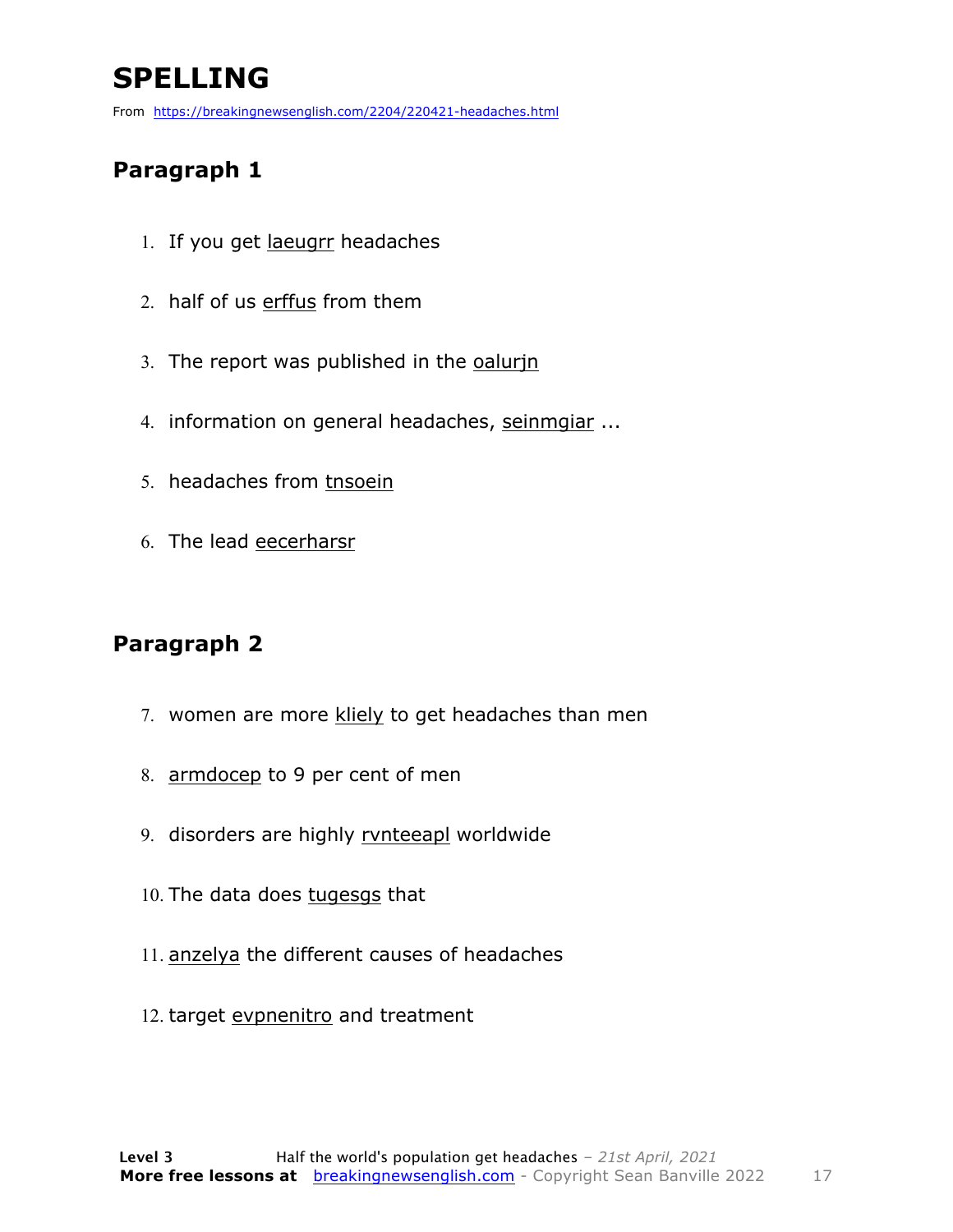### **PUT THE TEXT BACK TOGETHER**

From https://breakingnewsenglish.com/2204/220421-headaches.html

#### **Number these lines in the correct order.**

- ( *1* ) If you get regular headaches, you are not alone. A new report says half of us suffer from
- ( ) migraines, compared to 9 per cent of men. Six per cent of women get headaches on 15 or more days a
- ( ) added that more research was needed. He said it was important, "to analyze the different
- ( ) The researchers found that women are more likely to get headaches than men. They said 17 per cent of women get
- ( ) them. Researchers from the Norwegian University of Science and Technology looked at 357 different studies on headaches from
- ( ) year. The lead researcher, Lars Jacob Stovner, was surprised that the numbers
- ( ) month, while the number is three per cent for men. Mr Stovner said: "What is clear is that overall, headache disorders are highly
- ( ) were so big and that so many people got headaches.
- ( ) said that 52 per cent of people in the study suffered from some form of headache every
- ( ) 1961 to 2020. The report was published in "The Journal of Headache and Pain". The studies were mainly from rich
- ( ) countries. They included information on general headaches, migraines, and headaches from tension. The researchers
- ( ) prevalent worldwide and can be a [great pain]." He said more people are getting headaches, saying:
- ( ) causes of headaches...to target prevention and treatment more effectively".
- ( ) "The data does suggest that headaches and migraine rates may be increasing." Stovner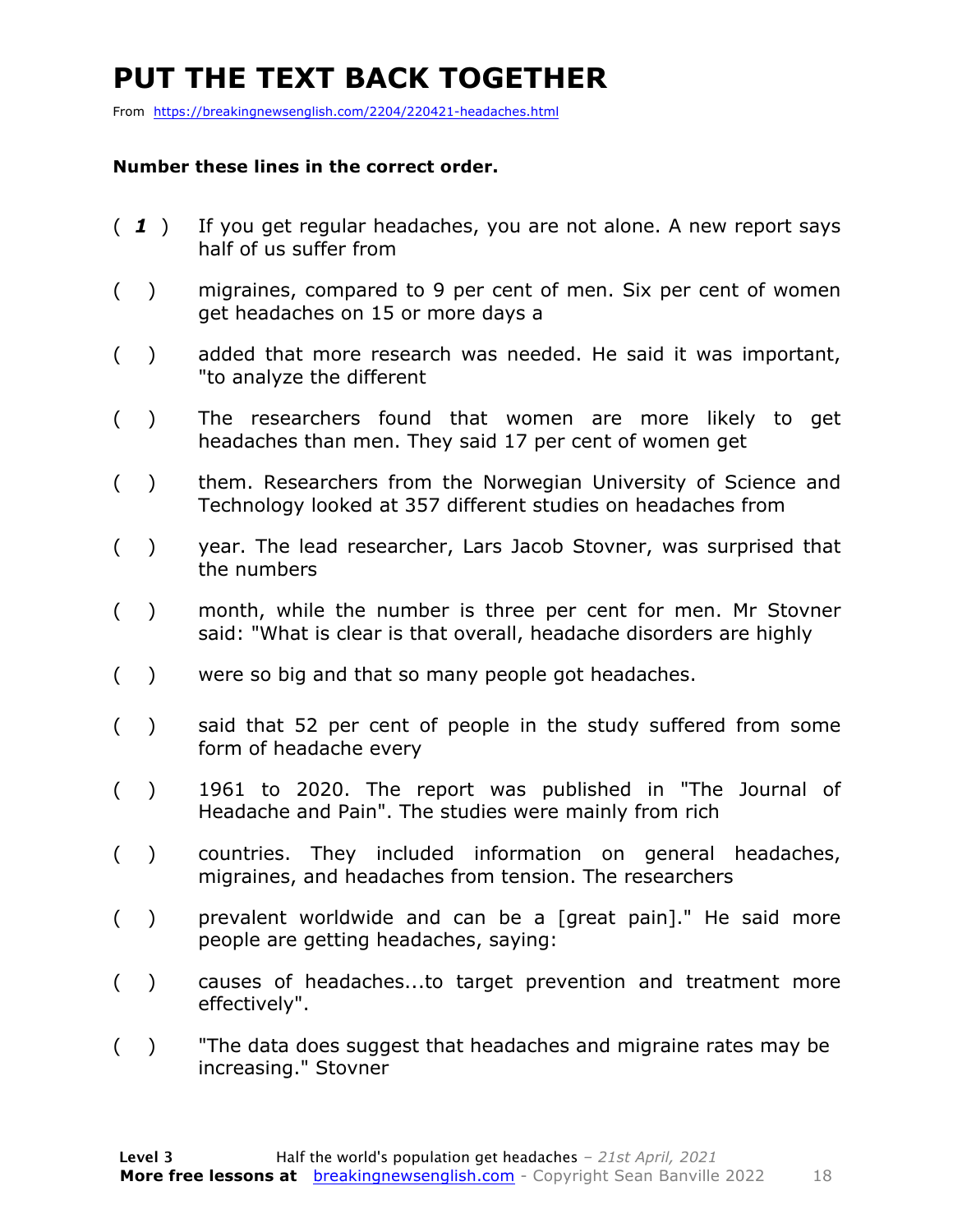#### **PUT THE WORDS IN THE RIGHT ORDER**

From https://breakingnewsenglish.com/2204/220421-headaches.html

1. headaches, alone . If you regular get you're not

2. half new A us suffer . report of says

3. headaches They general migraines . and information on included

4. form suffered People from of headache . some

5. surprised big . were numbers He was so the

6. likely more headaches . Women to get are

7. disorders worldwide . are Overall, headache prevalent highly

8. people He getting more headaches . said are

9. be increasing . may and migraine Headaches rates

10. the analyze important causes . was different It to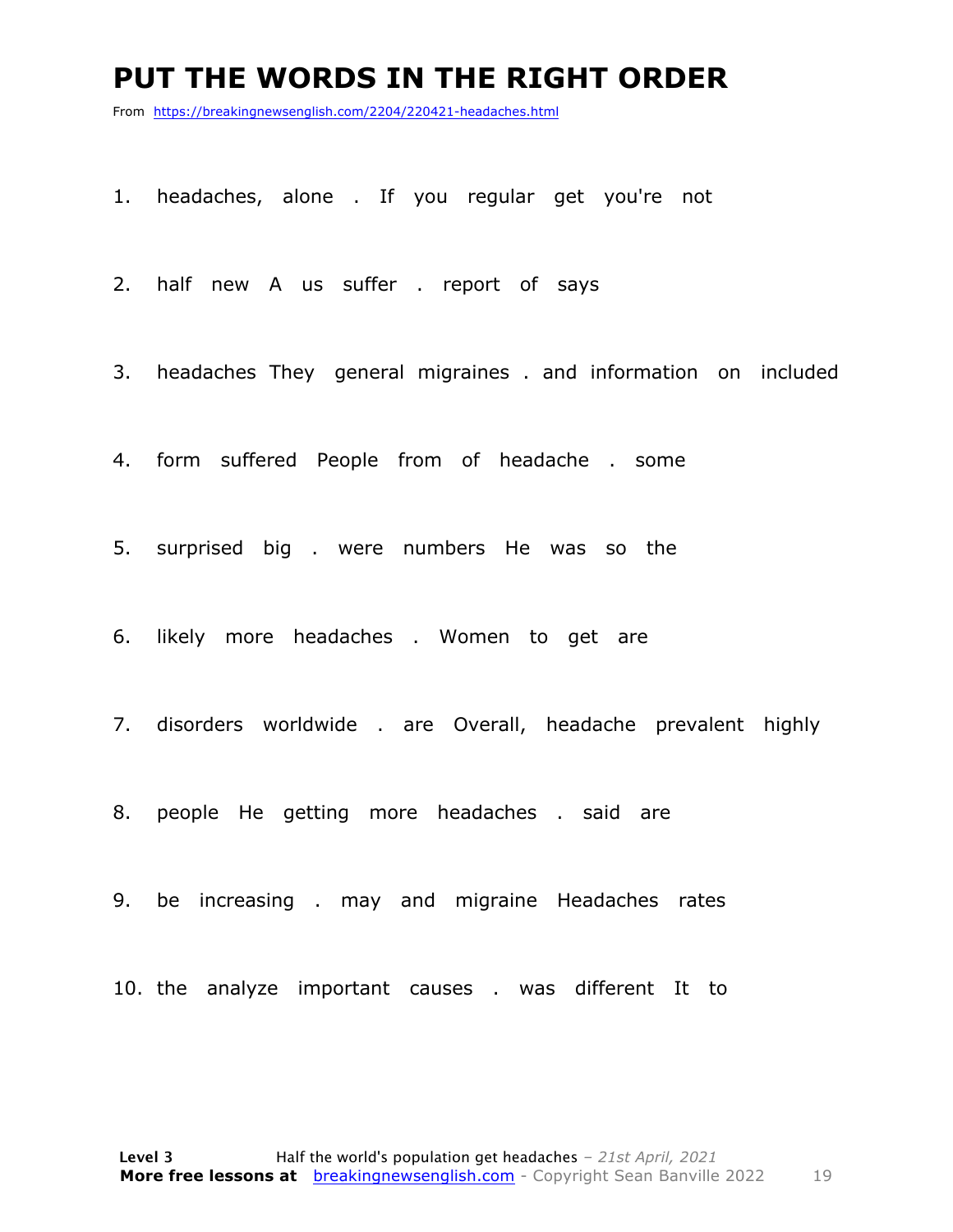### **CIRCLE THE CORRECT WORD (20 PAIRS)**

From https://breakingnewsenglish.com/2204/220421-headaches.html

If you get *regular / regularly* headaches, you are not alone. A new report says half of *them / us* suffer from them. Researchers from the Norwegian University of Science and Technology looked *on / at* 357 different studies on headaches from 1961 to 2020. The report was *published / publishing* in "The Journal of Headache and Pain". The studies were *mainly / manly* from rich countries. They included information *on / in* general headaches, migraines, and headaches from *tense / tension*. The researchers said that 52 per cent of people in the study suffered *from / for* some form of headache every year. The *leader / lead* researcher, Lars Jacob Stovner, was surprised that the numbers were so big and that *so / such* many people got headaches.

The researchers found that women are more *likely / liked* to get headaches than men. They said 17 per cent of women get migraines, compared *at / to* 9 per cent of men. Six per cent of women get headaches *in / on* 15 or more days a month, while the *numeral / number* is three per cent for men. Mr Stovner said: "What is *clear / clarity* is that overall, headache disorders are *highly / high* prevalent worldwide and can be a [great pain]." He said more people are *get / getting* headaches, saying: "The data does suggest that headaches and migraine rates may be *increase / increasing*." Stovner added that more research was *needy / needed*. He said it was important, "to analyze the different causes of headaches...to target prevention and *treat / treatment* more effectively".

#### **Talk about the connection between each pair of words in italics, and why the correct word is correct.**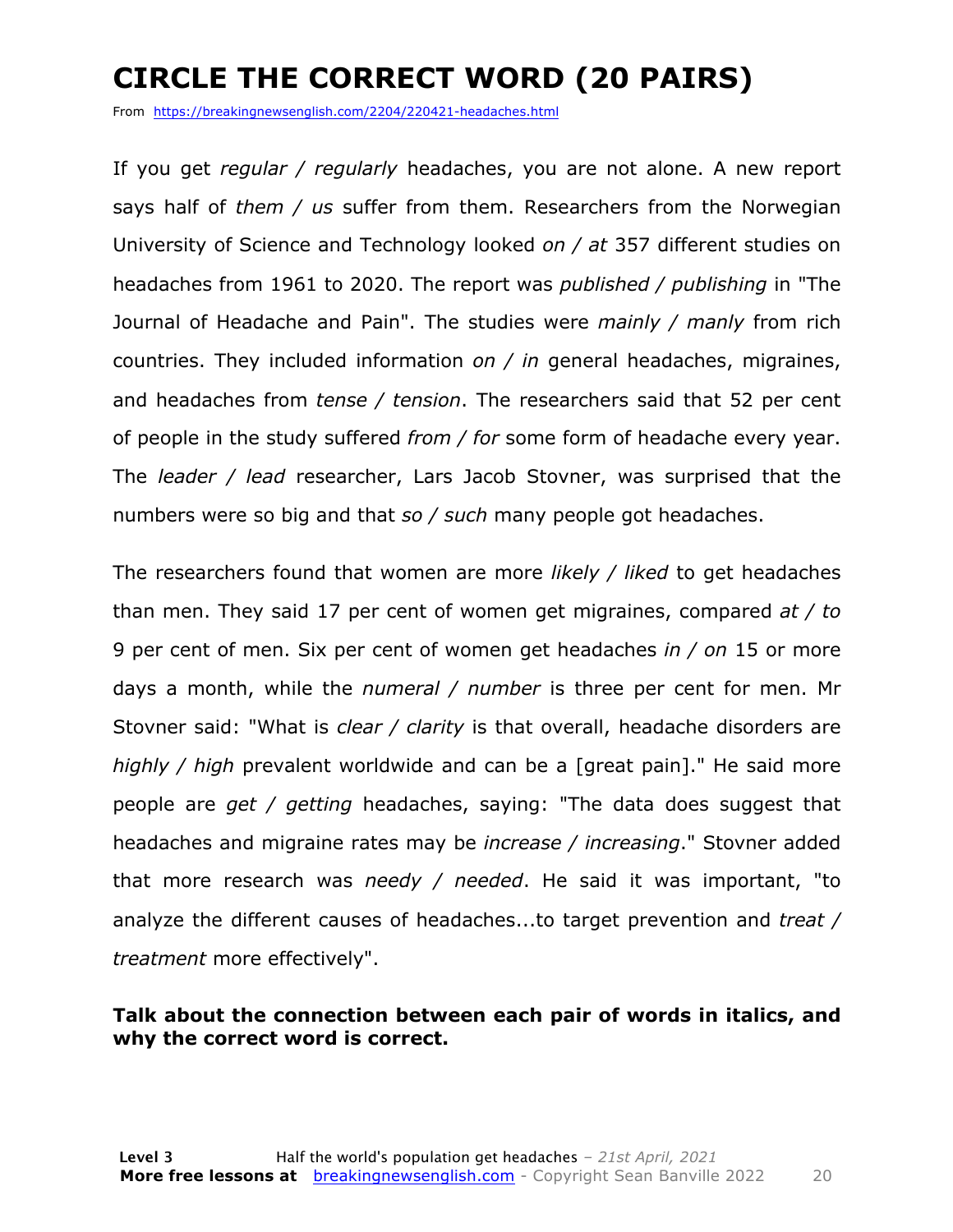#### **INSERT THE VOWELS (a, e, i, o, u)**

From https://breakingnewsenglish.com/2204/220421-headaches.html

\_f y\_\_ g\_t r\_g\_l\_r h\_\_d\_ch\_s, y\_\_ \_r\_ n\_t \_l\_n\_. \_ n\_w r\_p\_rt s\_ys h\_lf \_f \_s s\_ff\_r fr\_m th\_m. R\_s\_\_rch\_rs fr\_m th\_ N\_rw\_g\_\_n \_n\_v\_rs\_ty \_f Sc\_\_nc\_ \_nd T\_chn\_l\_gy l\_\_k\_d \_t 357 d\_ff\_r\_nt st\_d\_\_s \_n h\_\_d\_ch\_s fr\_m 1961 t\_ 2020. Th\_ r\_p\_rt w\_s p\_bl\_sh\_d \_n "Th\_ J\_\_rn\_l \_f H\_\_d\_ch\_ \_nd P\_\_n". Th\_ st\_d\_\_s w\_r\_ m\_\_nly fr\_m r\_ch c\_\_ntr\_\_s. Th\_y  $\lnot$  ncl $\lnot$  d  $\lnot$  nf $\lnot$  rm $\lnot$  t $\lnot$  n  $\lnot$  n  $g$   $\lnot$  n  $\lnot$  n  $\lnot$  n  $\lnot$  n  $\lnot$  n  $\lnot$  n  $\lnot$  n  $\lnot$  n  $\lnot$  n  $\lnot$  n  $\lnot$  n  $\lnot$  n  $\lnot$  n  $\lnot$  n  $\lnot$  n  $\lnot$  n  $\lnot$  n  $\lnot$  n  $\lnot$  n  $\lnot$  n \_nd h\_\_d\_ch\_s fr\_m t\_ns\_\_n. Th\_ r\_s\_\_rc h\_rs s\_\_d th\_t 52 p\_r c\_nt \_f p\_\_pl\_ \_n th\_ st\_dy s\_ff\_r\_d fr\_m  $s_m$  f\_rm \_f  $h_d$ \_d\_ch\_ \_v\_ry y\_\_r. Th\_ l\_\_d r\_s\_\_rch\_r, L\_rs J\_c\_b St\_vn\_r, w\_s s\_rpr\_s\_d th\_t th\_  $n_m$ b\_rs w\_r\_ s\_ b\_g \_nd th\_t s\_ m\_ny p\_\_pl\_ g\_t h d ch s.

 $Th_r$  r\_s\_\_rch\_rs f\_\_nd th\_t w\_m\_n \_r\_ m\_r\_ l\_k\_ly t\_  $g_t$  h\_\_d\_ch\_s th\_n m\_n. Th\_y s\_\_d 17 p\_r c\_nt \_f w\_m\_n g\_t m\_gr\_\_n\_s, c\_mp\_r\_d t\_ 9 p\_r c\_nt \_f m\_n. S\_x p\_r c\_nt \_f w\_m\_n g\_t h\_\_d\_ch\_s \_n 15 \_r  $m_r$  d\_ys \_ m\_nth, wh\_l\_ th\_ n\_mb\_r \_s thr\_\_ p\_r c\_nt f\_r m\_n. Mr St\_vn\_r s\_\_d: "Wh\_t \_s cl\_\_r \_s th\_t \_v\_r\_ll, h\_\_d\_ch\_ d\_s\_rd\_rs \_r\_ h\_ghly pr\_v\_l\_nt  $w_r$ rldw\_d\_ \_nd c\_n b\_ \_ [gr\_\_t p\_\_n]." H\_ s\_\_d m\_r\_  $p_{--}pl_{-}$   $r_{-}$   $g_{-}tt_{-}ng$   $h_{--}d_{-}ch_{-}s$ ,  $s_{-}y_{-}ng$ : "Th $_{-}$   $d_{-}t_{-}$   $d_{--}s$  $s_gg_s$ t th\_t h\_\_d\_ch\_s \_nd m\_gr\_\_n\_ r\_t\_s m\_y b\_ \_ncr\_\_s\_ng." St\_vn\_r \_dd\_d th\_t m\_r\_ r\_s\_\_rch w\_s  $n_d_d$ . H  $s_d$  t ws mp\_rt\_nt, "t nlyz th  $d_{f}f_{r}$ nt c\_\_s\_s \_f h\_\_d\_ch\_s...t\_ t\_rg\_t pr\_v\_nt\_\_n  $\_nd$  tr $\_tm\_nt$   $m\_r\_$   $_{ff\_ct\_v\_ly}$ ".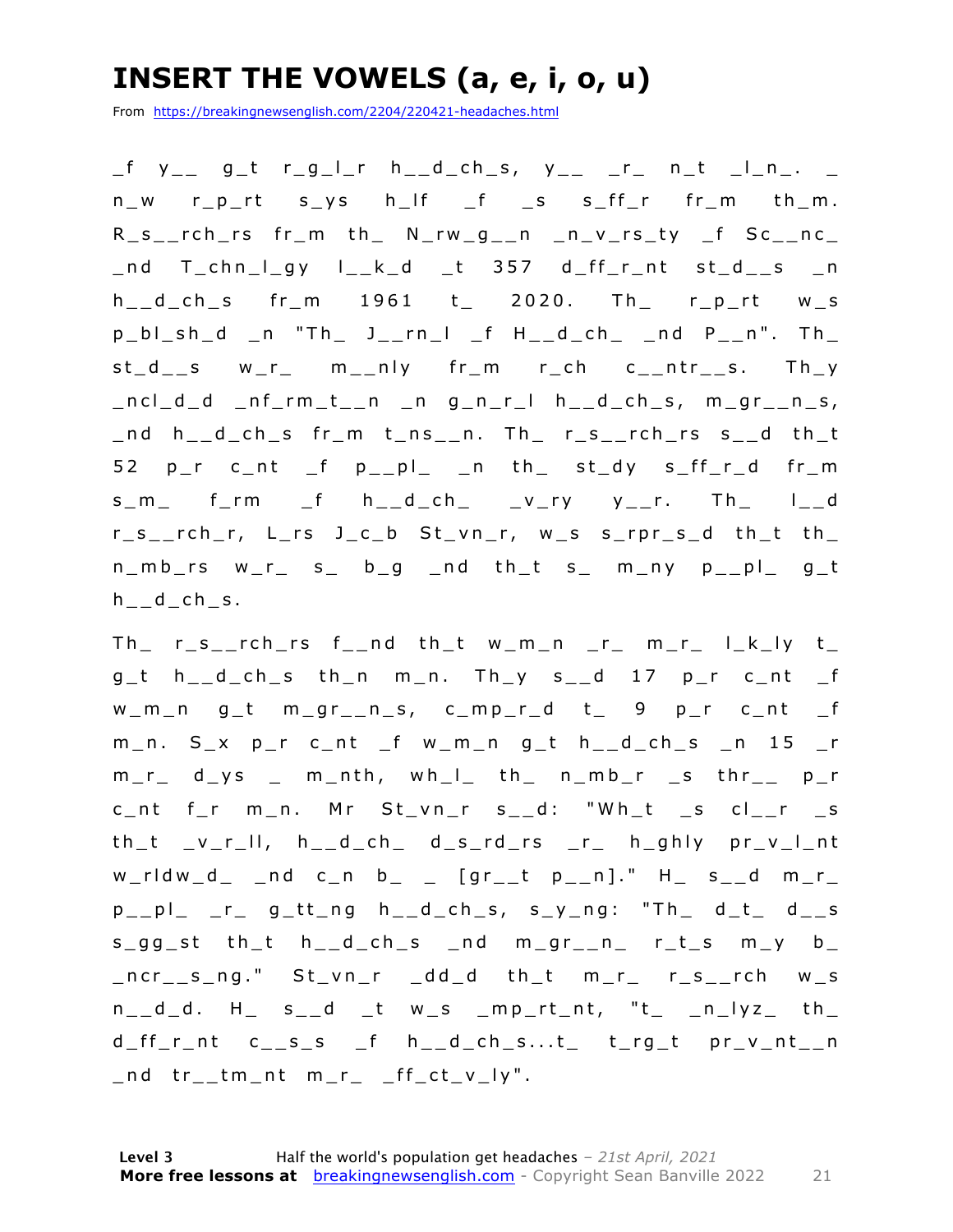#### **PUNCTUATE THE TEXT AND ADD CAPITALS**

From https://breakingnewsenglish.com/2204/220421-headaches.html

if you get regular headaches you are not alone a new report says half of us suffer from them researchers from the norwegian university of science and technology looked at 357 different studies on headaches from 1961 to 2020 the report was published in the journal of headache and pain the studies were mainly from rich countries they included information on general headaches migraines and headaches from tension the researchers said that 52 per cent of people in the study suffered from some form of headache every year the lead researcher lars jacob stovner was surprised that the numbers were so big and that so many people got headaches

the researchers found that women are more likely to get headaches than men they said 17 per cent of women get migraines compared to 9 per cent of men six per cent of women get headaches on 15 or more days a month while the number is three per cent for men mr stovner said what is clear is that overall headache disorders are highly prevalent worldwide and can be a great pain he said more people are getting headaches saying the data does suggest that headaches and migraine rates may be increasing stovner added that more research was needed he said it was important to analyze the different causes of headachesto target prevention and treatment more effectively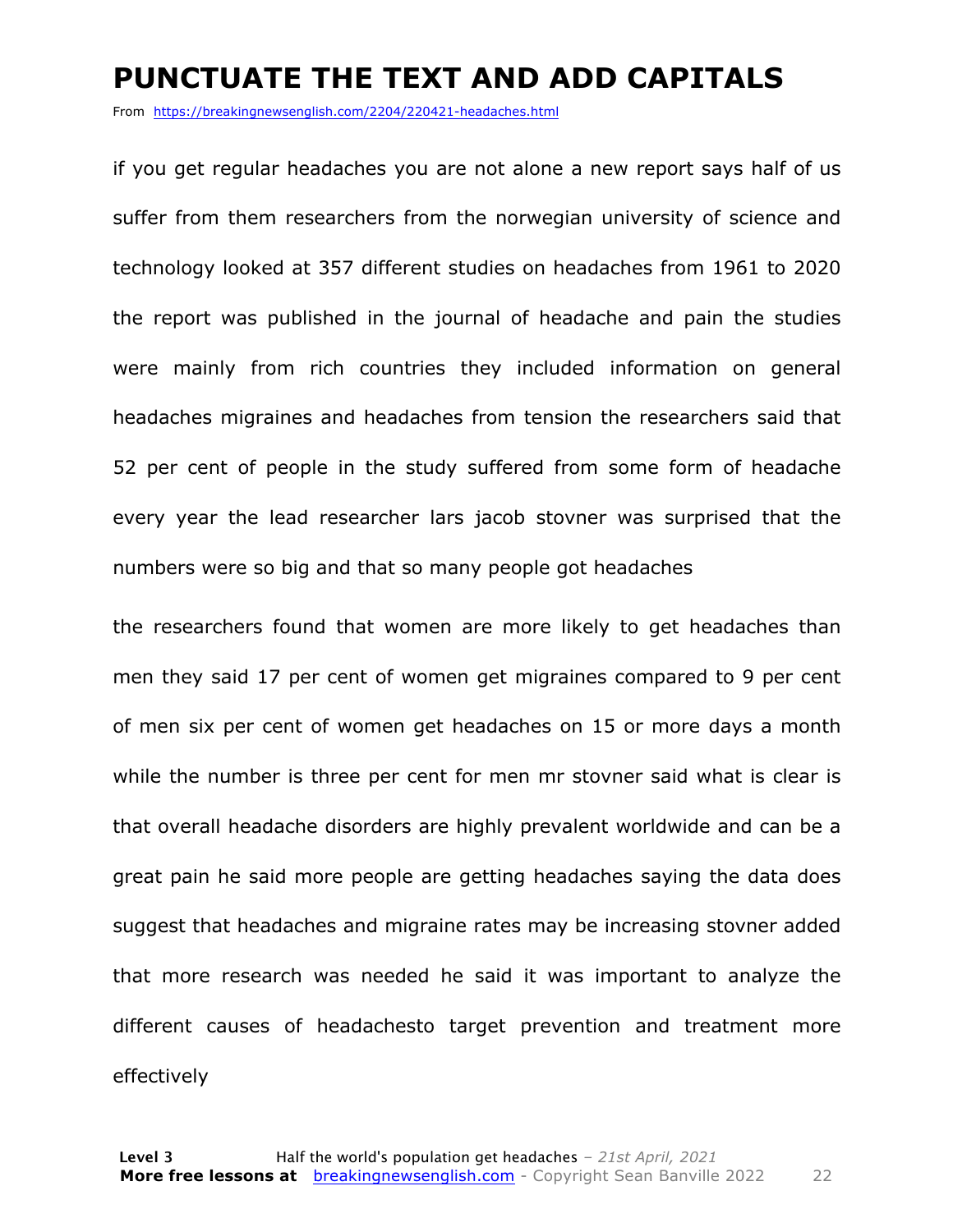### **PUT A SLASH ( / ) WHERE THE SPACES ARE**

From https://breakingnewsenglish.com/2204/220421-headaches.html

Ifyougetregularheadaches,youarenotalone.Anewreportsayshalfofu ssufferfromthem.ResearchersfromtheNorwegianUniversityofScienc eandTechnologylookedat357differentstudiesonheadachesfrom196 1to2020.Thereportwaspublishedin"TheJournalofHeadacheandPain" .Thestudiesweremainlyfromrichcountries.Theyincludedinformation ongeneralheadaches,migraines,andheadachesfromtension.Theres earcherssaidthat52percentofpeopleinthestudysufferedfromsomefo rmofheadacheeveryyear.Theleadresearcher,LarsJacobStovner,was surprisedthatthenumbersweresobigandthatsomanypeoplegothead aches.Theresearchersfoundthatwomenaremorelikelytogetheadach esthanmen.Theysaid17percentofwomengetmigraines,comparedto 9percentofmen.Sixpercentofwomengetheadacheson15ormoredays amonth,whilethenumberisthreepercentformen.MrStovnersaid:"Wh atisclearisthatoverall,headachedisordersarehighlyprevalentworldwi deandcanbea[greatpain]."Hesaidmorepeoplearegettingheadaches, saying:"Thedatadoessuggestthatheadachesandmigraineratesmayb eincreasing."Stovneraddedthatmoreresearchwasneeded.Hesaiditw asimportant,"toanalyzethedifferentcausesofheadaches...totargetpr eventionandtreatmentmoreeffectively".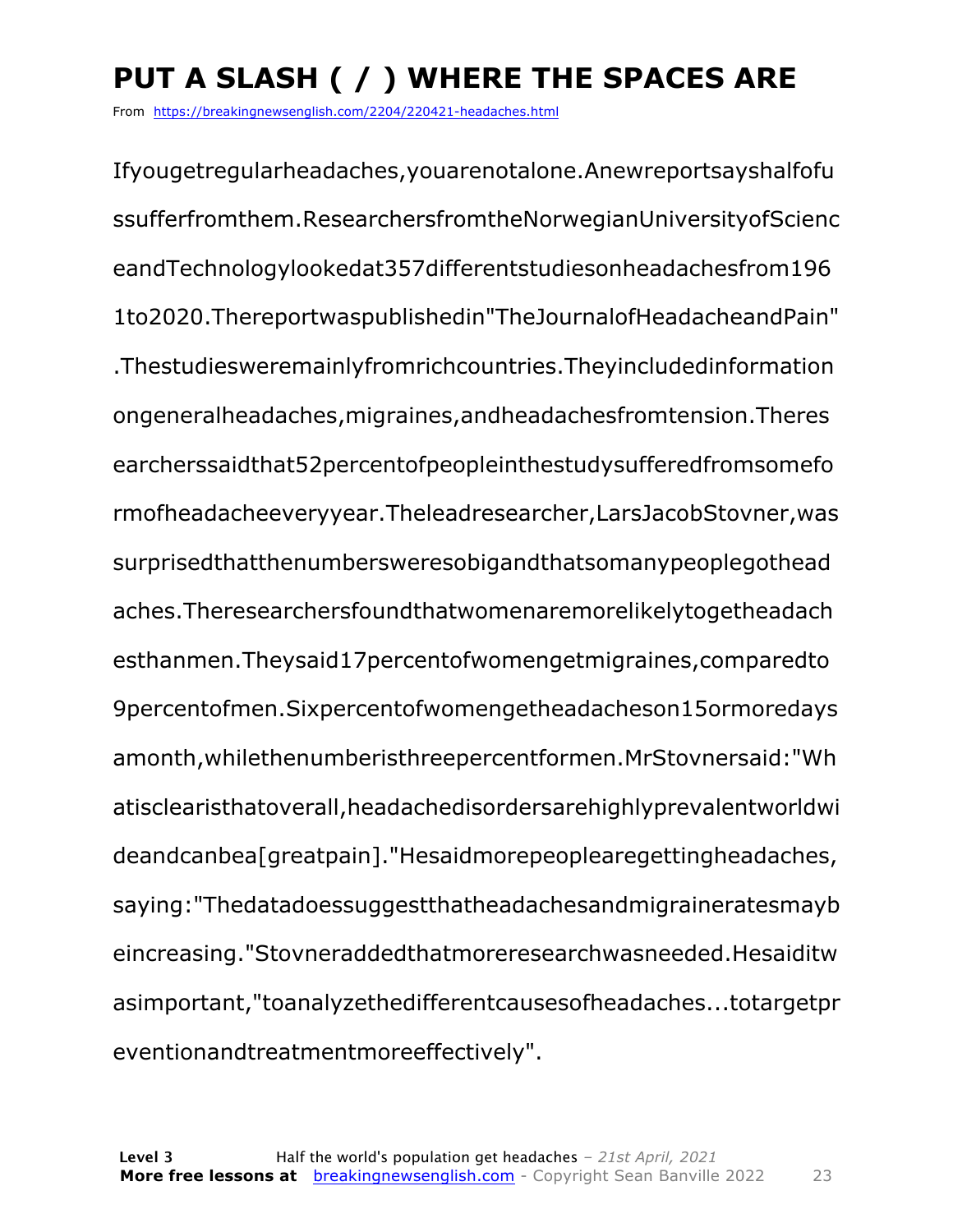### **FREE WRITING**

From https://breakingnewsenglish.com/2204/220421-headaches.html

Write about headaches for 10 minutes. Comment on your partner's paper.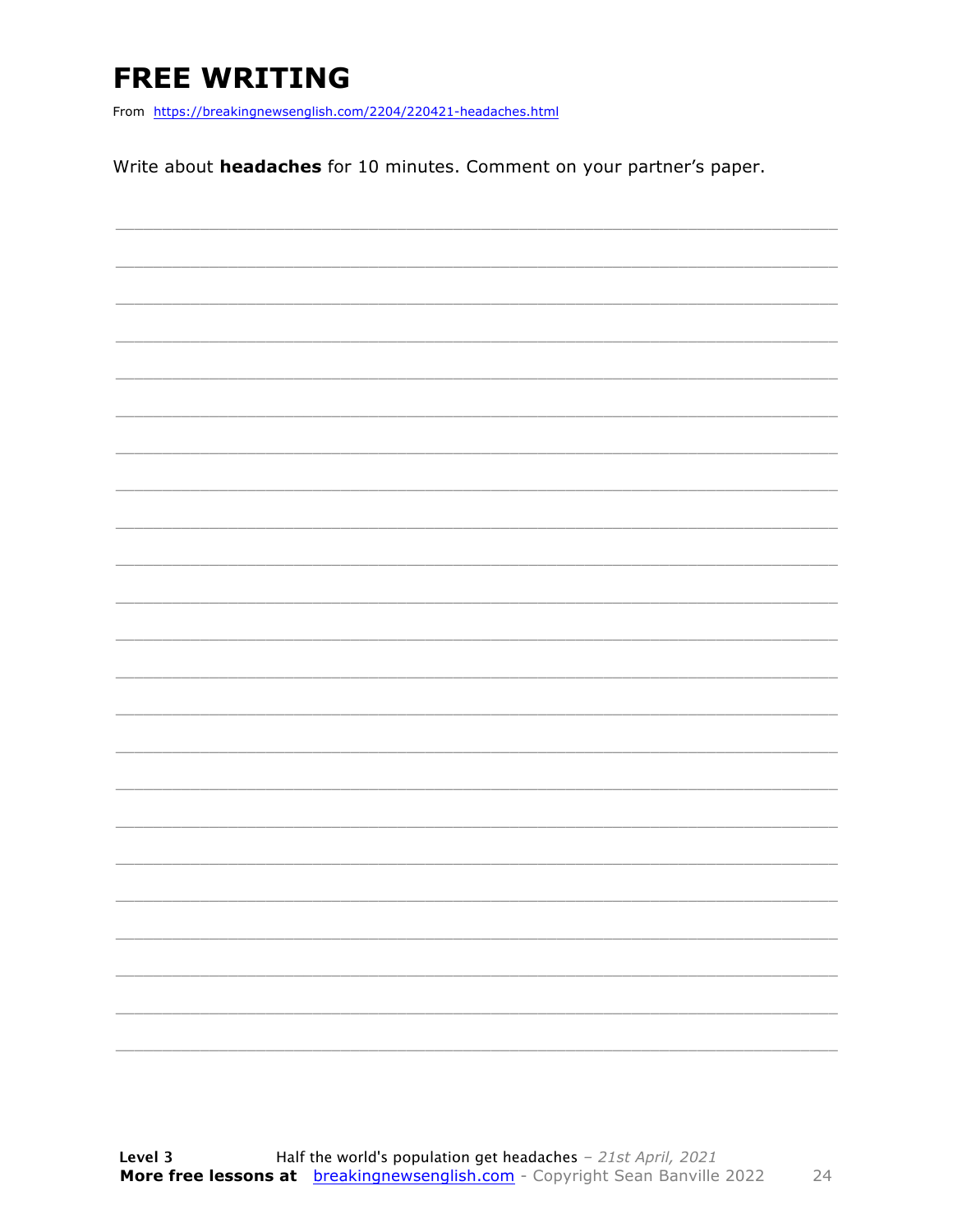### **ACADEMIC WRITING**

From https://breakingnewsenglish.com/2204/220421-headaches.html

More money should be spent on headache research. Discuss.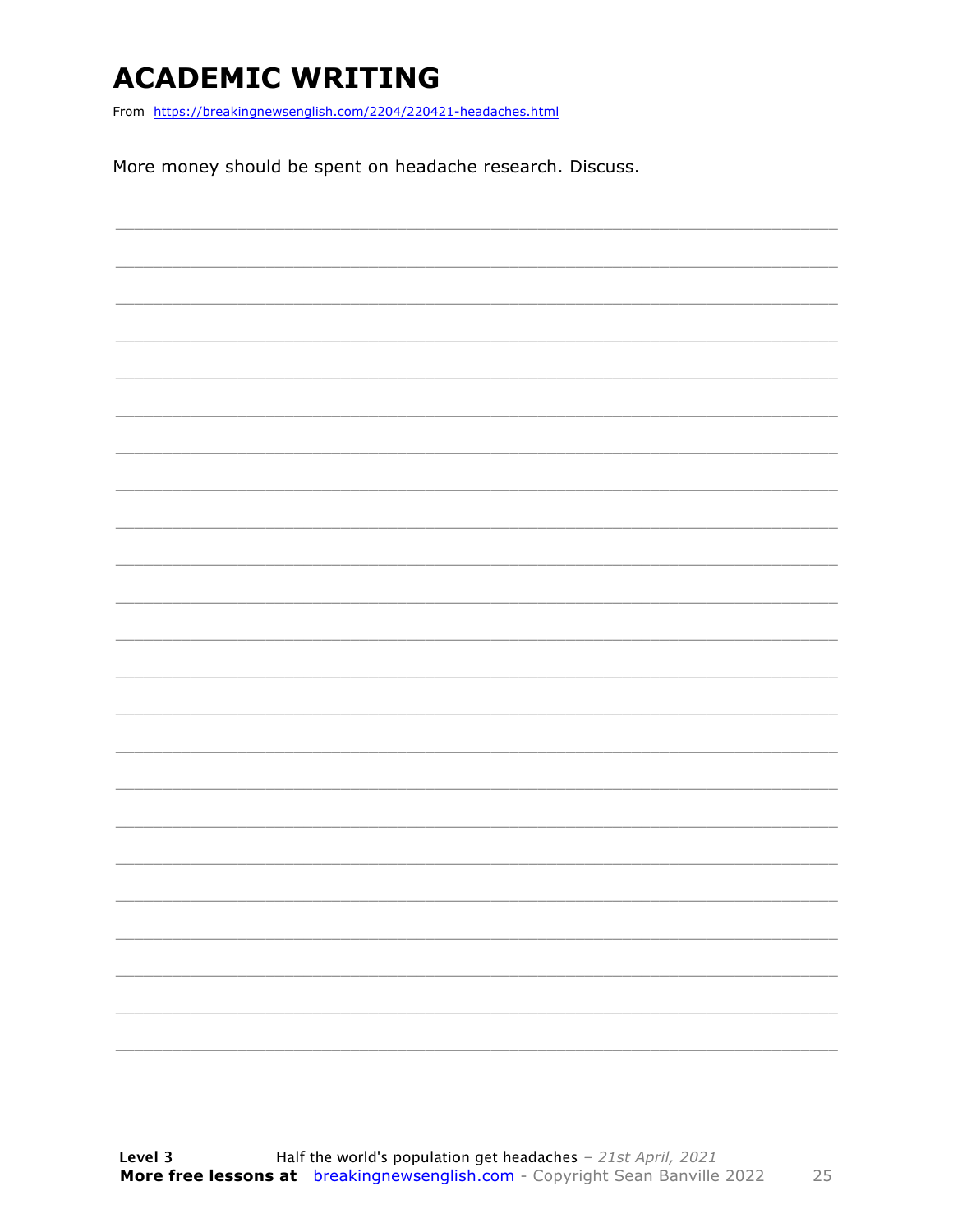### **HOMEWORK**

**1. VOCABULARY EXTENSION:** Choose several of the words from the text. Use a dictionary or Google's search field (or another search engine) to build up more associations / collocations of each word.

**2. INTERNET:** Search the Internet and find out more about this news story. Share what you discover with your partner(s) in the next lesson.

**3. HEADACHES:** Make a poster about headaches. Show your work to your classmates in the next lesson. Did you all have similar things?

**4. DAYS OFF:** Write a magazine article about making it OK to take days off school and work for headaches. Include imaginary interviews with people who are for and against this.

Read what you wrote to your classmates in the next lesson. Write down any new words and expressions you hear from your partner(s).

**5. WHAT HAPPENED NEXT?** Write a newspaper article about the next stage in this news story. Read what you wrote to your classmates in the next lesson. Give each other feedback on your articles.

**6. LETTER:** Write a letter to an expert on headaches. Ask him/her three questions about them. Give him/her three of your ideas on what to ake a headache go away. Read your letter to your partner(s) in your next lesson. Your partner(s) will answer your questions.